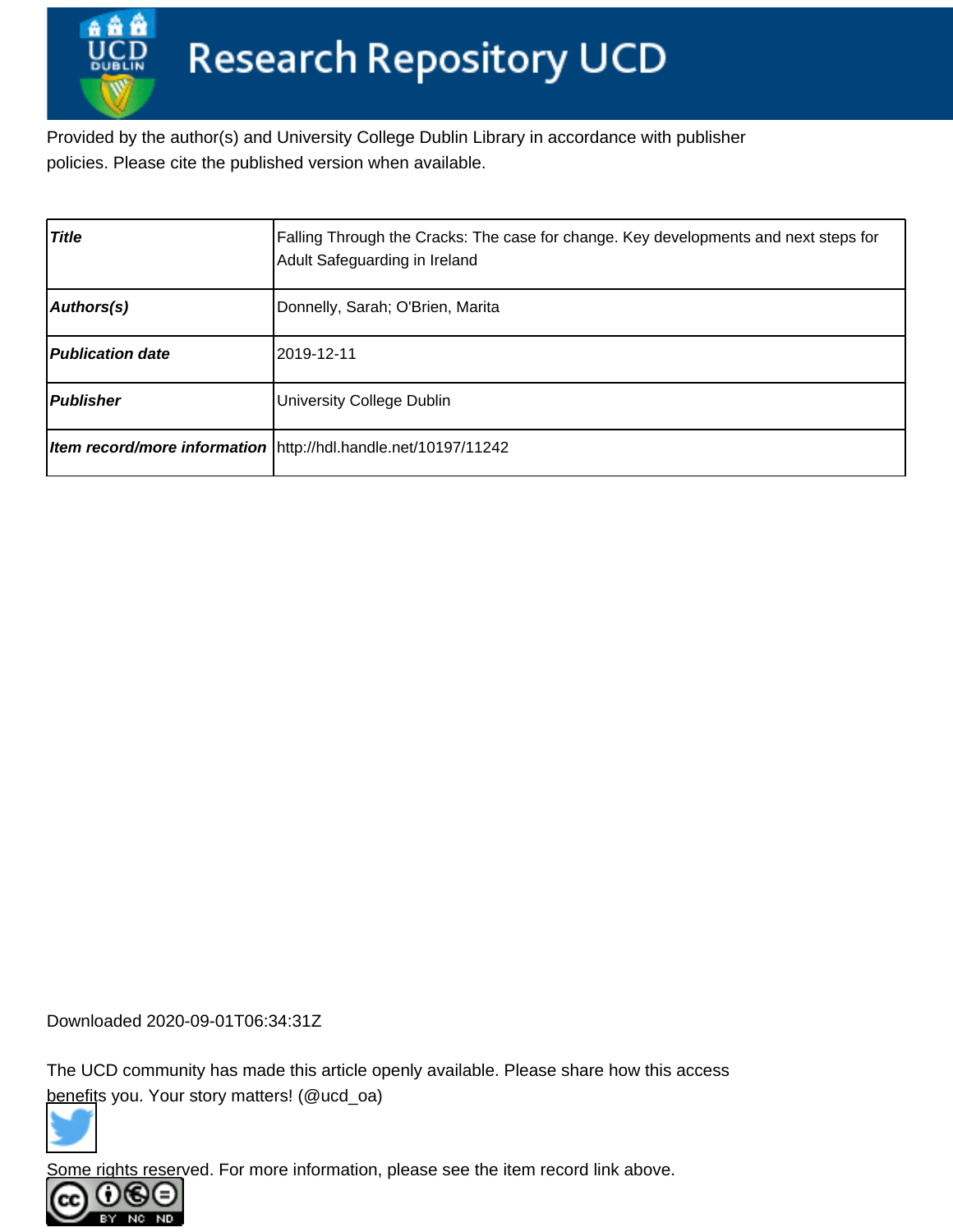# **Falling Through the Cracks**

The Case for Change, Key Developments and Next Steps for Adult Safeguarding in Ireland

# **SUMMARY OF FINDINGS**

Dr. Sarah Donelly Dr Marita O'Brien

I

Commissioned by: Senator Colette Kelleher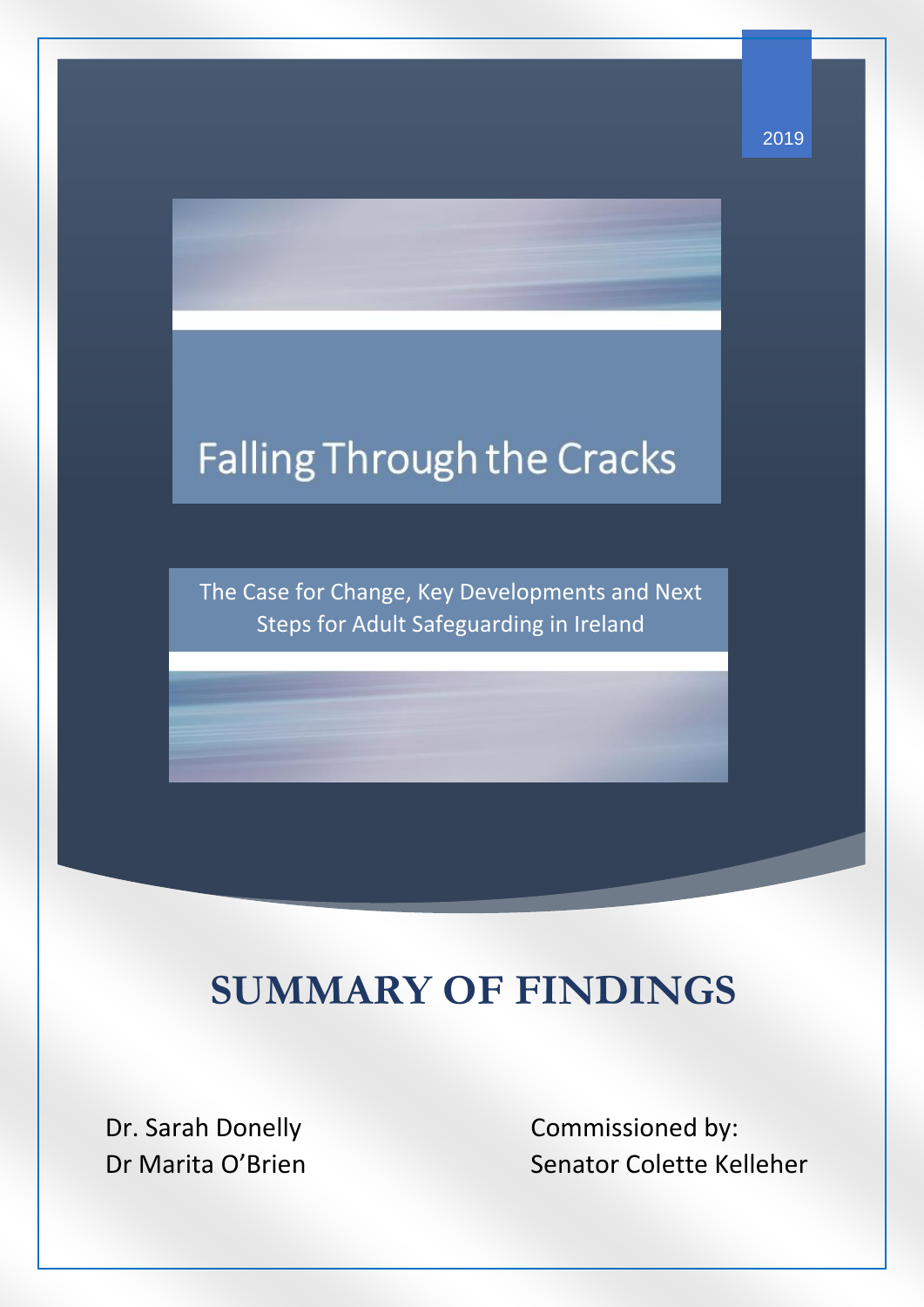#### **Acknowledgements**

We would like to thank Senator Colette Kelleher for commissioning this piece of research and for her ongoing support and encouragement throughout the research process.

We would like to extend our sincere thanks to all the study participants who gave so generously of their time to participate in the research.

We would also like to acknowledge and thank our study collaborators: The HSE National Safeguarding Office The Irish Association of Social Workers (IASW) The Alzheimer Society of Ireland Sage Advocacy

We would like to thank Professor Jim Campbell, School of Social Policy, Social Work and Social Justice, UCD for providing a peer review of this research summary.

Please cite as: Donnelly, S and O'Brien, M (2019). *Falling Through the Cracks: The case for change. Key developments and next steps for Adult Safeguarding in Ireland.* Dublin: University College Dublin.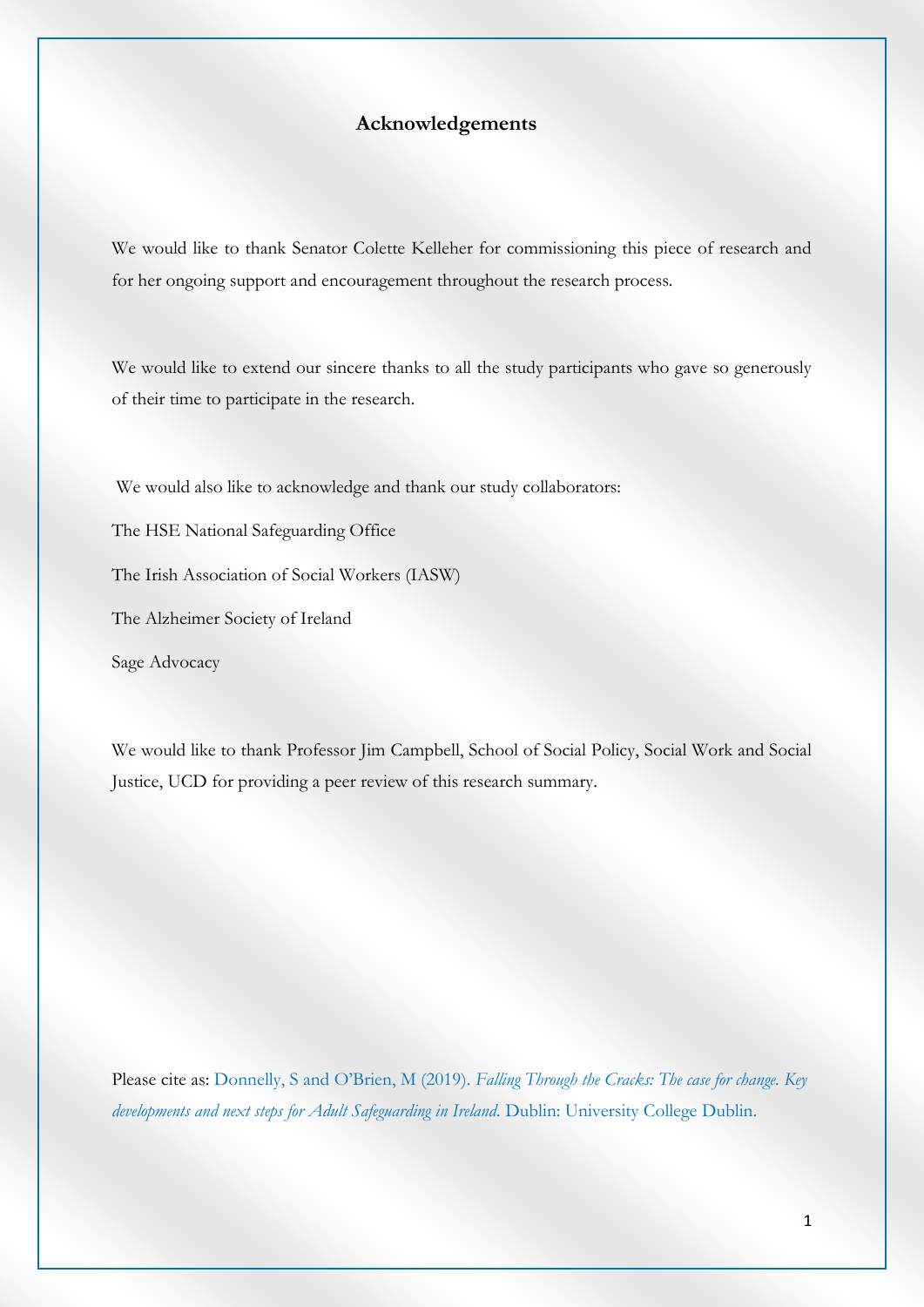# Jaan Friends

**Adults are at risk of and experiencing harm and abuse all over Ireland, and for a variety of reasons including psychological, physical and financial abuse. According to a report commissioned by the Banking & Payments Federation Ireland** 



**(BPFI), entitled 'Financial Abuse in Ireland, 2019', 20% of adults have experiencesd financial abuse and physical abuse of vulnerable adults has been witnessed/suspected by 1 in 3 adults. Last year there were 11,780 safeguarding concerns received by HSE Safeguarding and Protection Teams across Ireland according to the National Safeguarding Office Annual Report.**

**So today in Ireland whilst many thousands of people experience and/or are at risk of harm and abuse, the current law, policy and protections are inadequate to safeguard the wellbeing of adults in certain situations. Put simply people are 'falling though the cracks' and coming to harm or being abused because of gaps in our current systems. Frontline Social Workers and others who come into contact with people in these situations just don't have the ways, means or powers to support and safeguard them.**

**The realisation of the vulnerability of some people to harm and abuse and the imbalance of protections available to them led me to move the Adult Safeguarding Bill 2017, which passed second stage in the Seanad in April 2017 with cross party support. The Bill defined harm and abuse, proposed the establishment of a National Safeguarding Authority with a variety of powers to support and intervene in situations of abuse, as well as a reporting regime.**

**Since 2017 adult safeguarding has been prioritised as a key policy area for attention and development by the Department of Health. Adult safeguarding features as a priority in the Law Reform Commission's fifth programme which was published this year.**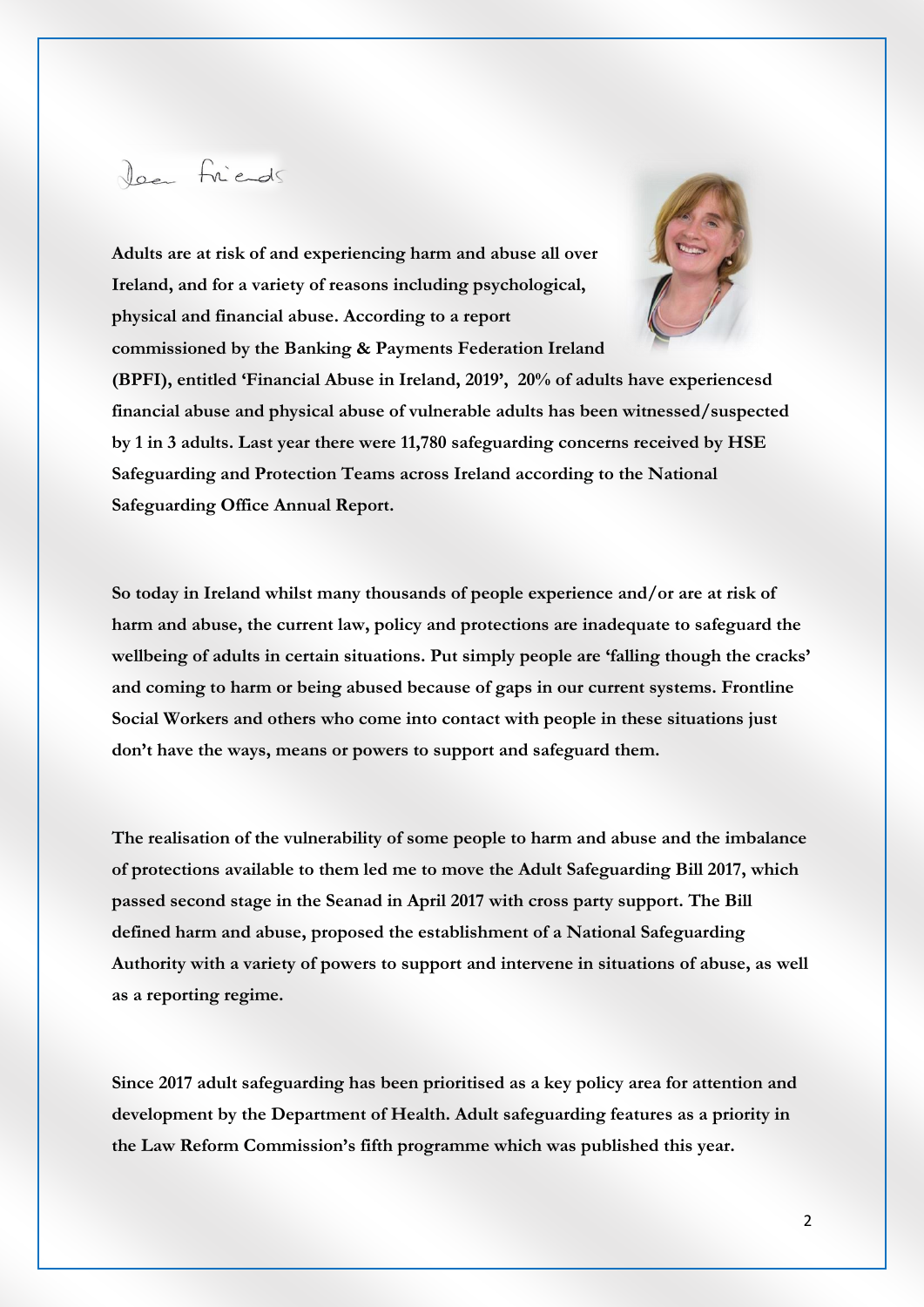**As well as introducing the Bill in 2017, I have sought to make a constructive contribution to the evolution and development of adult safeguarding law, policy and practice. To that end I have convened a number of seminars with 'lived experience' experts, civil society organisations, on the ground practioners, as well as with politicians, policy makers and lawyers.** 

**I have also commissioned new research<sup>1</sup> and am presenting the latest in the adult safeguarding series 'Falling Through The Cracks' through composite case studies gathered from real life situations reported from the frontline. The nine case studies feature people with intellectual disabilities, older people, people with acquired brain injuries, people with dementia and the gaps and cracks in support, safeguards and protection which they are falling through. It's clear that practioners need better means to support and intervene to end the abusive circumstances in which large numbers of people find themselves. So there are recommendations in this report from the frontline for specific actions and suggestions to improve adult safeguarding law, policy and practice in Ireland.** 

**Much thanks to the team Dr Sarah Donnelly from UCD's School of Social Work and Dr Marita O Brien, an Independent Health Policy Analyst, the HSE and members of the Safeguarding and Protection Teams as well as Sage, Alzheimer Society of Ireland, Irish Association of Social Workers and everyone who contributed to this important research. I hope you find this report of use and interest as we work together to find the best ways to safeguard and support adults at risk and experiencing abuse or harm in Ireland**

**Yours sincerely**

 $\overline{a}$ 

Senatal Chete Kelle

 $1$  'The establishment of Cosáint, The National Adult Safeguarding Authority', 2017, Institute of Public Administration

<sup>&#</sup>x27;Speaking Up About Adult Harm: Options for Policy and Practice in the Irish Context', 2018, Sarah Donnelly and Marita O'Brien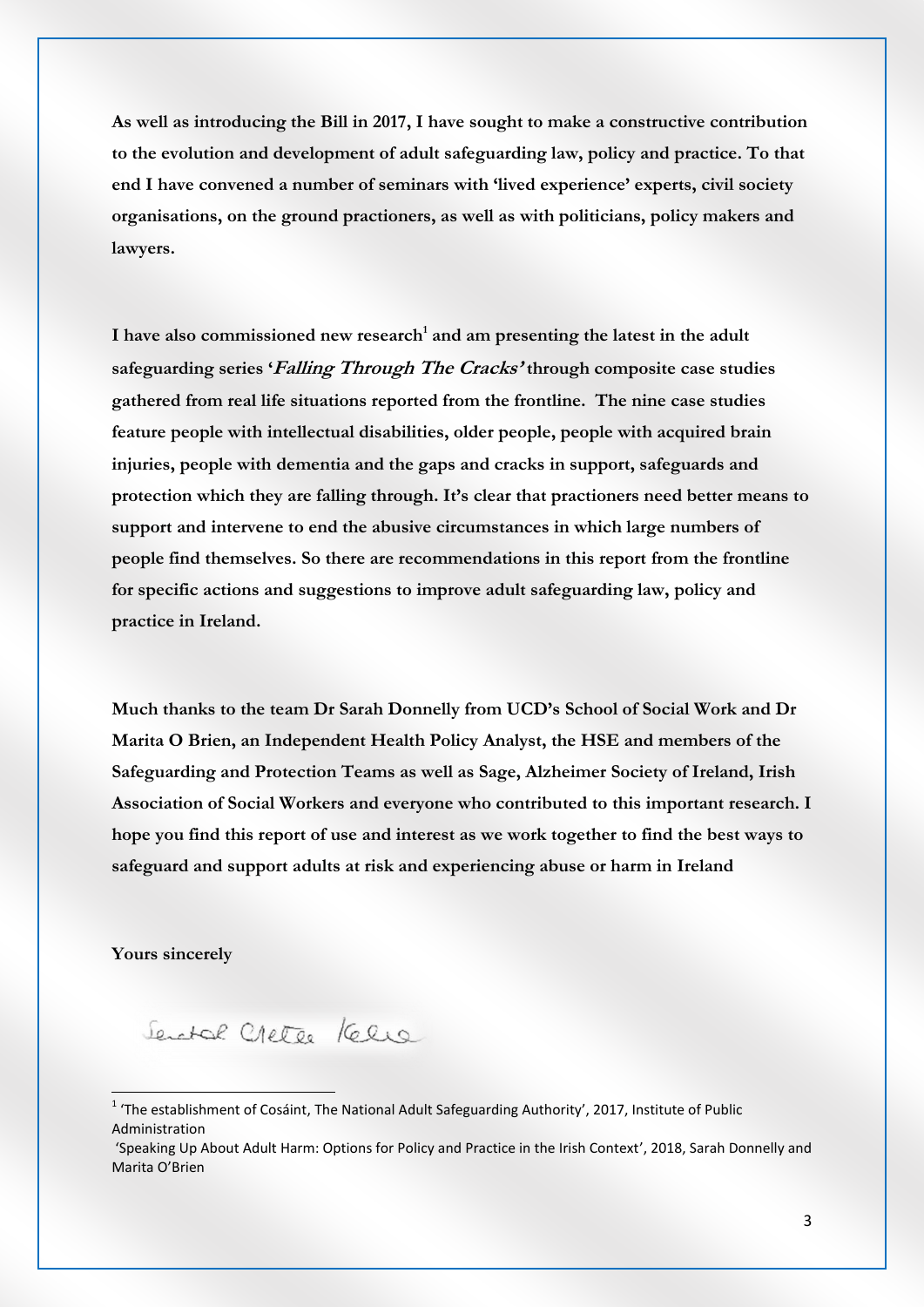# **Contents**

| Section 1: Introduction                                    | 5  |
|------------------------------------------------------------|----|
| 1.1 Background                                             | 5  |
| 1.2 Methods                                                | 6  |
| Section 2: Falling Through the Cracks - the Case Studies   | 8  |
| 2.1 Case: Mathew                                           | 8  |
| 2.2 Case 2: Lily                                           | 9  |
| 2.3 Case 3: Jack                                           | 10 |
| 2.4 Case 4: Kim                                            | 12 |
| 2.5 Case 5: Susan                                          | 13 |
| 2.6 Case 6: Jason                                          | 15 |
| 2.7 Case 7: Patsy                                          | 16 |
| 2.8 Case 8: Joe                                            | 17 |
| 2.9 Case 9: Jane                                           | 18 |
| Section 3: Key Areas of Concern                            | 20 |
| 3.1 Against Will and Preference                            | 20 |
| 3.2 Coercive Control                                       | 21 |
| 3.3 Failure to Provide any Health and Social Care Services | 22 |
| 3.4 Poor Information Sharing                               | 23 |
| 3.5 Challenges and Implications for Safeguarding Practice  | 24 |
| Reflections                                                | 25 |
| Section 4. Findings and Observations                       | 28 |
| 4.1 Survey Findings                                        | 28 |
| 4.2 Summary findings on additional protections             | 29 |
| Section 5: Conclusion                                      | 36 |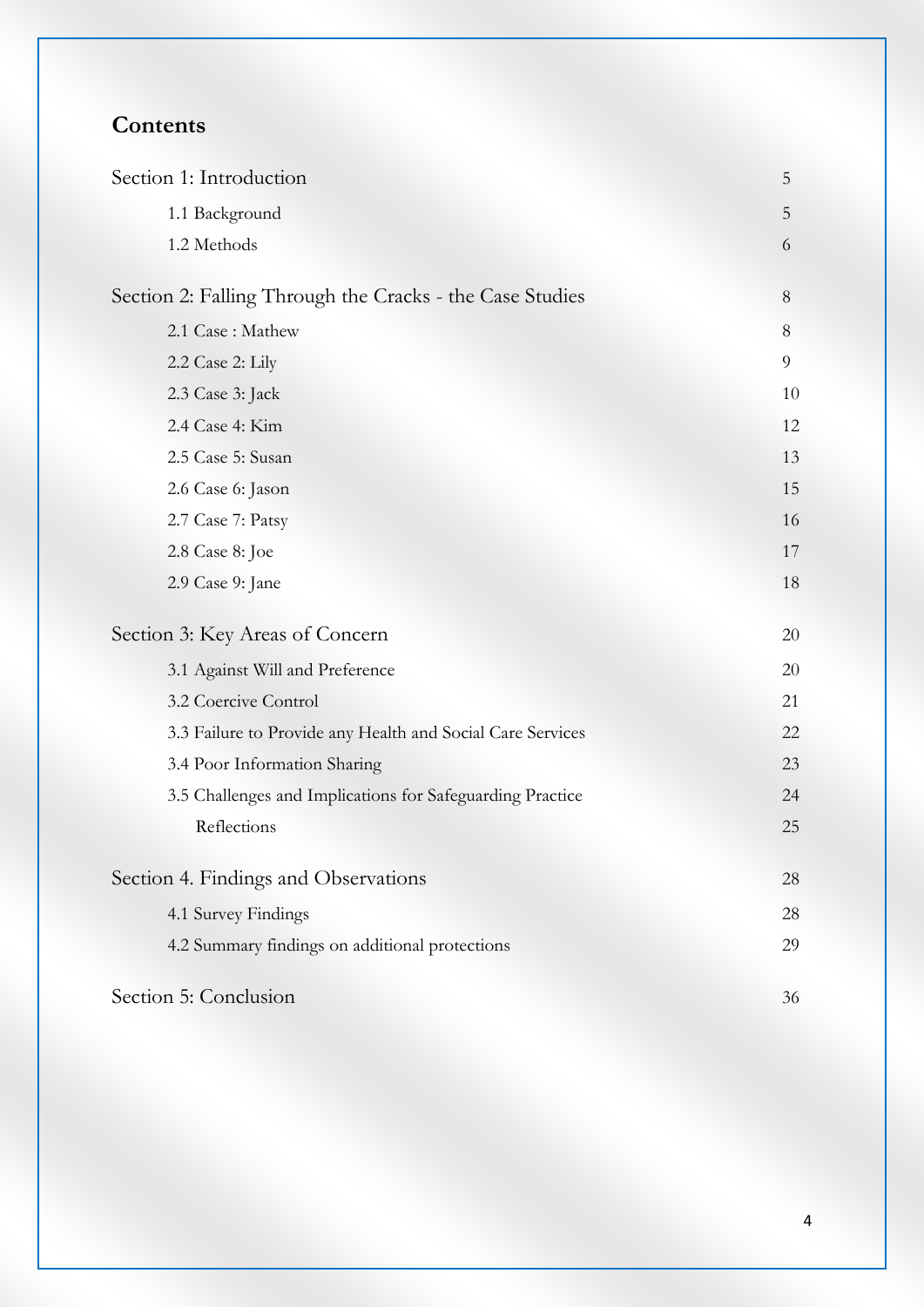**Falling Through the Cracks: The case for change. Key developments and next steps for Adult Safeguarding in Ireland**

#### **Section 1: Introduction**

#### **1.1 Background**

The Adult Safeguarding Bill 2017 was introduced by Senator Colette Kelleher in the Seanad in April 2017. The Bill aims to put in place additional protections and supports for adults, in particular, for those who may be unable to protect themselves. It does two main things: Part 3 provides for mandatory reporting by specified/named persons/professionals and others where an adult has experienced abuse or harm, is experiencing abuse or harm, or is at risk of experiencing abuse or harm. Part 2 establishes a National Adult Safeguarding Authority 'that will be required to respond effectively if significant concerns of abuse or harm are reported' (Section 7:7). Provisions include that the authority will have the power to investigate, including the power to enter any premises that is not a dwelling (i.e. premises occupied as a private dwelling). The Authority may also direct the Executive<sup>2</sup> or local authority to make available health or social care, legal, accommodation or other services including emergency supports (Section 11:3).

This study described below sets out to explore how the absence of Adult Safeguarding legislation in the Irish context may be impacting on adults within the current safeguarding system from the perspective of social work practitioners, professionals or advocates who are working with them. The study seeks to shed light on how practitioners are navigating cases in the absence of primary legislation and to explore what benefits or challenges there might be should Adult Safeguarding legislation be fully enacted in the Irish context.

The collaborators involved in this study include: the HSE National Safeguarding Office, the Irish Association of Social Workers (IASW), The Alzheimer Society of Ireland and Sage Advocacy. The principal investigator is Dr Sarah Donnelly, School of Social Policy, Social Work and Social Justice and the co-researcher is Dr Marita O'Brien, Independent Researcher and Health Policy Analyst.

<u>.</u>

<sup>&</sup>lt;sup>2</sup>"Executive" means the Health Service Executive;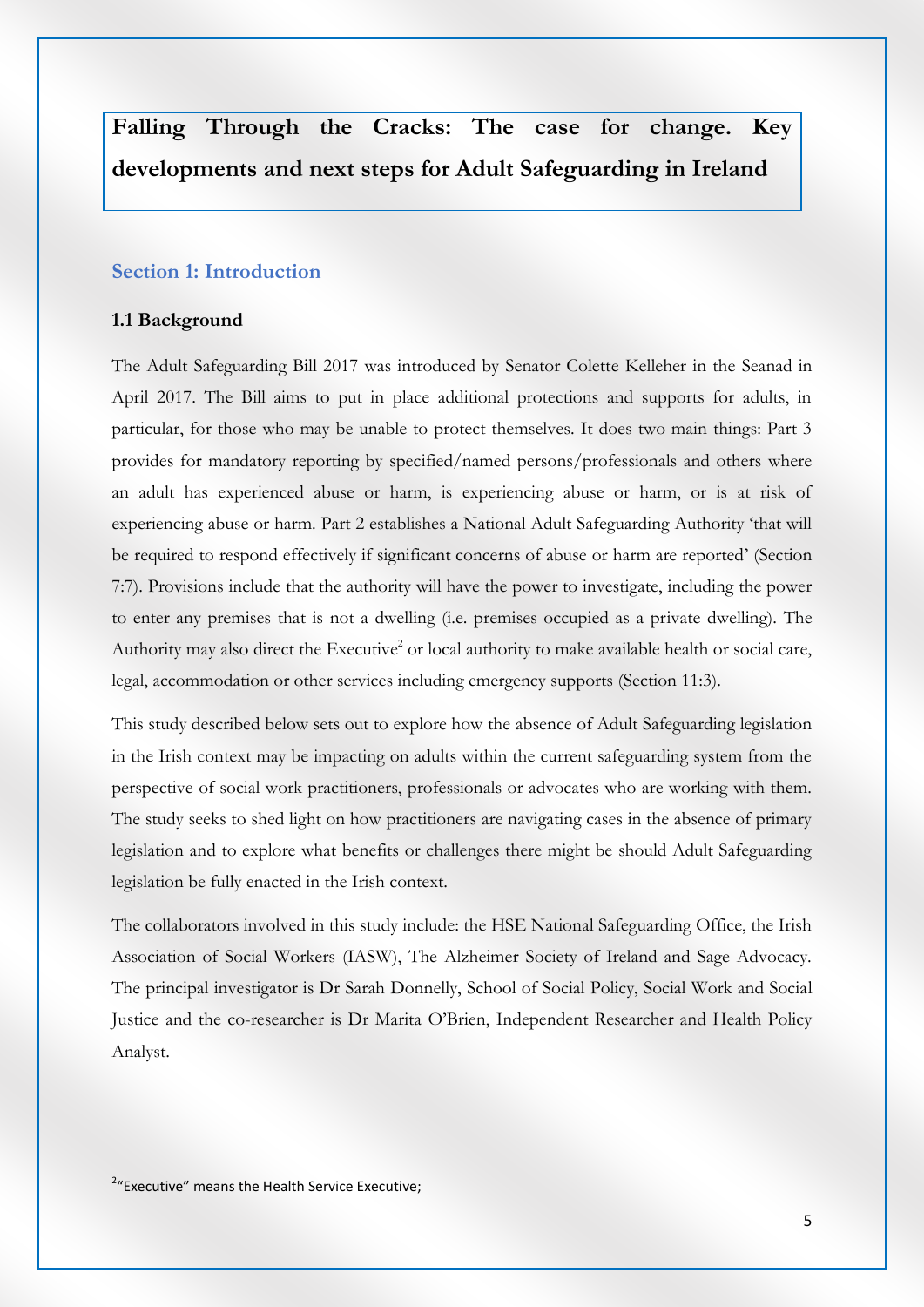#### **1.2 Methods**

A mixed-method research design was employed using semi-structured interviews, focus groups and an online survey. The aim was to gather the different perspectives of professionals and advocates involved in adult safeguarding processes to explore how primary adult safeguarding legislation may help mitigate individuals 'falling through the cracks' of the current system.

#### *Interviews and focus groups*

A purposeful sampling approach was used to recruit participants from each Community Health Office area for the focus groups and narrative interviews. The HSE National Safeguarding Office assisted in the recruitment of Safeguarding and Protection Social Workers; the IASW in the recruitment of medical, primary care, disability and mental health social workers; The Alzheimer Society of Ireland and Sage Advocacy in the recruitment of Dementia Advisors and a SAGE Reginal Coordinator. The sample is described in Table 1 below:

#### **Table 1: Study sample**

| <b>Focus Groups</b>         | Dublin Focus Group $(n=5)$                               | Galway Focus Group $(n=3)$                                                                                                            |
|-----------------------------|----------------------------------------------------------|---------------------------------------------------------------------------------------------------------------------------------------|
| <b>Narrative Interviews</b> | 6 x Safeguarding and<br><b>Protection Social Workers</b> | 2 x Disability Social Workers<br>2 x Primary Care Social Workers<br>2 x Medical Social Workers<br>2 x Mental Health Social<br>Workers |
|                             | 2 x ASI Dementia Advisors                                | 1 x SAGE Regional Coordinator                                                                                                         |

Seventeen semi-structured audio-recorded narrative interviews (Jochelovitch & Bauer, 2000) and two focus groups were undertaken.Participants included 21 women and four men.

Issues explored in the narrative interviews included:

- cases that represent barriers to achieving a positive outcome due to absence of legislation
- cases that represent current use of legislation to good effect
- cases that represent current legislation that cannot be used to produce desired outcomes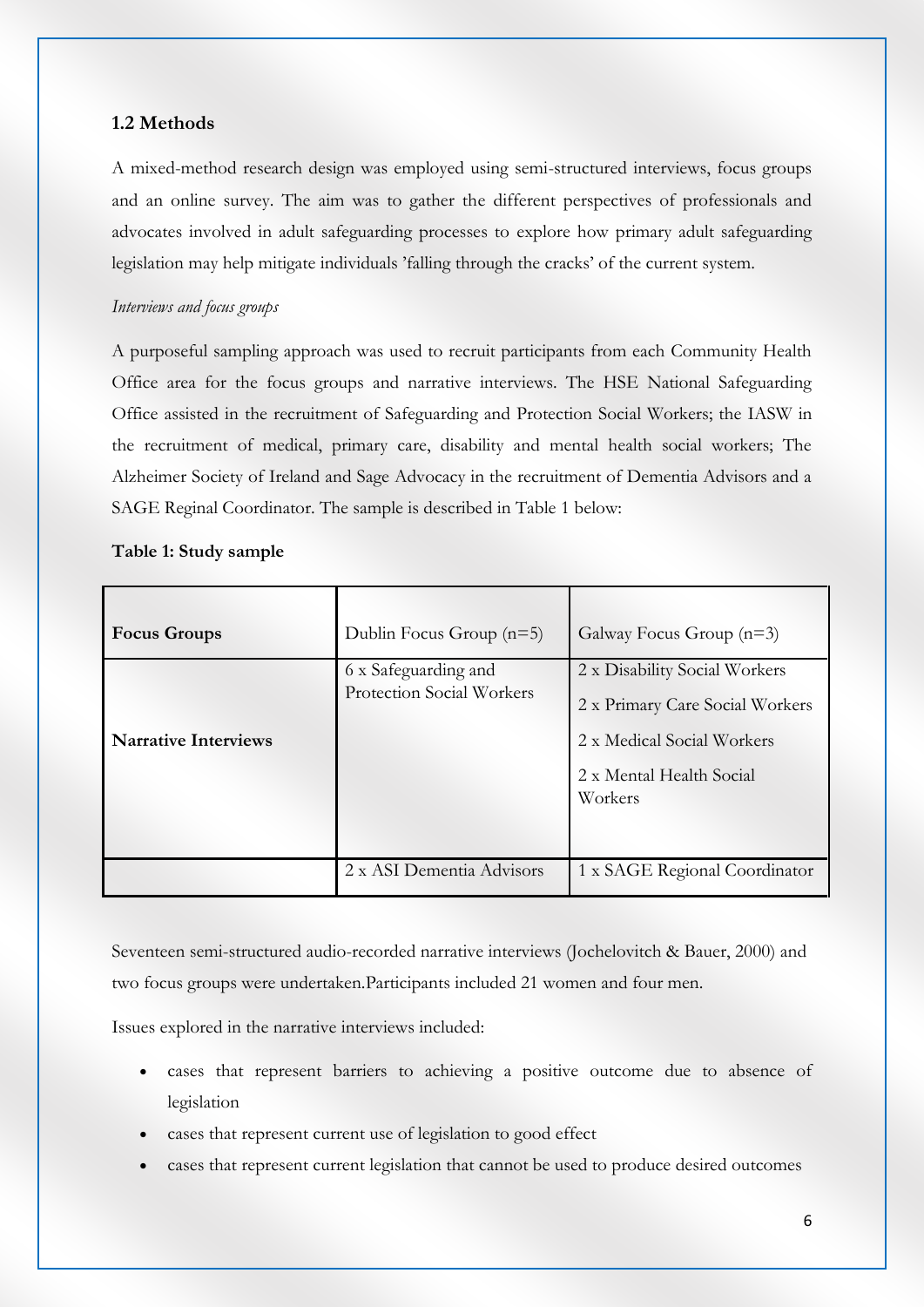- cases where current legislation is of no benefit and other variables such as skills or resources lead to a good outcome
- cases where good outcomes can be achieved with what services and interventions were available.

#### *Online survey*

An online survey was administered via a 'Surveymonkey' questionnaire to social work practitioners. The IASW assisted in distribution of the online survey to their members. The aim of administering the online survey was to provide complementary data to the interviews and to get a sense of the attitudes of social work practitioners to different legislative duties and powers in adult safeguarding practice. The survey was completed by  $N=116$  respondents.

#### *Informed consent, data collection and management*

The study was approved by the University College Dublin Human Research Ethics Committee in 2019. Prior to the focus group/interview all participants received written information and were given time to read this information and ask any questions about the purpose of the study. Participants then signed a consent sheet. An unobtrusive digital audio-recording device was used for all focus groups/interviews. Verbal consent was taken at the start of the recording, and no participants declined to be recorded. All audio-recordings were transcribed verbatim, using station notation by an experienced transcription agency. Transcripts were read in conjunction with audio-recordings to ensure the quality of the transcription. The management of research data meets the requirements set out under GDPR and Irish data protection legislation.

#### *Data analysis*

A coding framework for data analysis was developed and all data was analysed and coded using Labov's (1972) narrative analysis framework. The researchers validated and shared with participants all case typologies developed via email prior to them being made available in the public domain. This helped to ensure that participants had an opportunity to voice any concerns relating to how the data has been presented and interpreted. Data gathered from the focus groups and interviews were then used to create a narrative exploration of experiences, highlighting the issues from as many perspectives as possible through the lens of the professional/practitioner.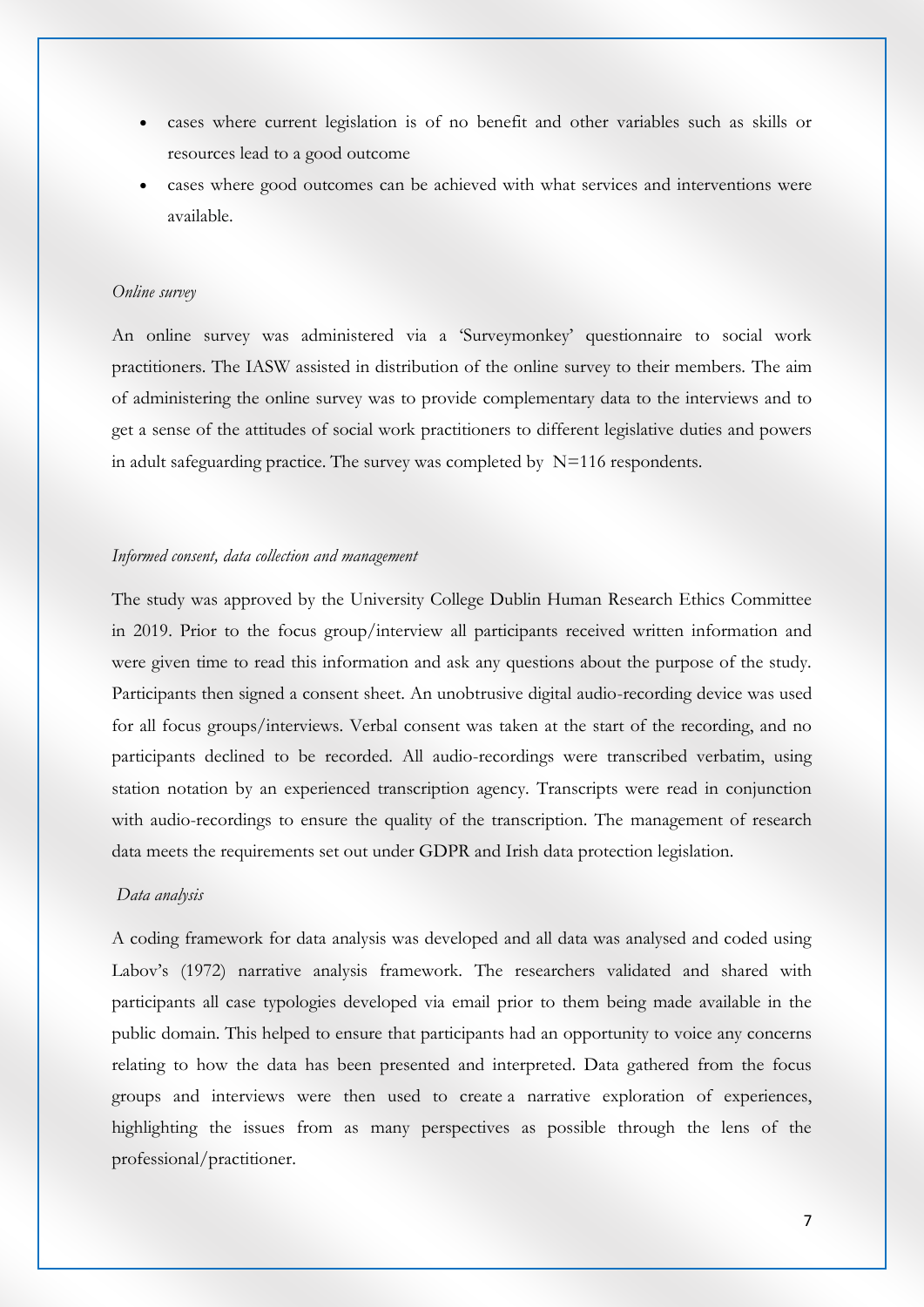### **Section 2: Falling Through the Cracks- Case Studies**

This section of the research includes nine case studies which were developed from the interview and focus group data. The cases are based on key themes which emerged during the focus groups and interviews as well as actual cases which participants discussed. These case typologies help shed light on how adults are 'falling through the cracks' within our current safeguarding systems.

#### **2.1 Case 1: Mathew**

| What is the story<br>about? | Child in care of TUSLA transitioning to adult services                                                                                                                                                                                                                                                                                                                                                                                                                                                                                                                                                                                                                                                                                              |
|-----------------------------|-----------------------------------------------------------------------------------------------------------------------------------------------------------------------------------------------------------------------------------------------------------------------------------------------------------------------------------------------------------------------------------------------------------------------------------------------------------------------------------------------------------------------------------------------------------------------------------------------------------------------------------------------------------------------------------------------------------------------------------------------------|
| Who, when,<br>where?        | Matthew is 19, has an intellectual disability and has been in the care of TUSLA from the<br>age of 8 to 18 as a result of abuse and neglect by his biological parents. Matthew is now<br>transitioning into adult services and his case has been referred to the Safeguarding and<br>Protection Team (SPT) social workers as supported accommodation cannot be accessed<br>and he has been returned to the care of his parents. Day care and respite support have<br>been arranged for Matthew, but his parents are preventing him from accessing these<br>supports as they feel they can look after him and don't want any services involved. SPT<br>are concerned that Matthew is being chronically neglected and that his parents can't<br>cope. |
| Complicating<br>Factors     | Sharing of information: GDPR means TUSLA requires the consent of both the<br>adult and parents (if they represent concerns when a child was under 18) to share<br>information.<br>Matthew's parents desire to keep control and authority, results in attempts to<br>$\bullet$                                                                                                                                                                                                                                                                                                                                                                                                                                                                       |
|                             | sabotage respite, day care arrangements and they appear to be able to act without<br>any consequences to them.                                                                                                                                                                                                                                                                                                                                                                                                                                                                                                                                                                                                                                      |
|                             | " When he returned to live at home, there was a serious adult protection matter.<br>So, we looked to get information from TUSLA, given that he had had extensive<br>involvement with them. And due to GDPR and other factors the information<br>wasn't shared or couldn't be shared."                                                                                                                                                                                                                                                                                                                                                                                                                                                               |
| Impact                      | SPT spent a lot of time trying to access TUSLA information. Despite working closely<br>with Matthew and his parents about the need for him to receive support services,<br>Matthew's parents refuse and disengage from all discussions.                                                                                                                                                                                                                                                                                                                                                                                                                                                                                                             |
|                             | "The only way that it could be shared was with the consent of the parents who<br>were the persons causing concern. And even then we couldn't review the files, I<br>had to prepare a series of questions for them (TUSLA) to answer and then to<br>return to mehow can somebody who doesn't have capacity to consent give<br>consent for their historic files to be reviewed where there are serious safeguarding<br>concerns? It took us 10 months to actually get that information."                                                                                                                                                                                                                                                              |
| Result                      | SPT were unable to fully access previous social work records as Matthew's parents<br>wouldn't give consent. Matthew was eventually made a Ward of Court as it was felt he<br>did not have decision-making capacity and that he was unable to protect himself. The<br>Ward of Court office directed that Matthew's parents must allow him to attend daycare                                                                                                                                                                                                                                                                                                                                                                                          |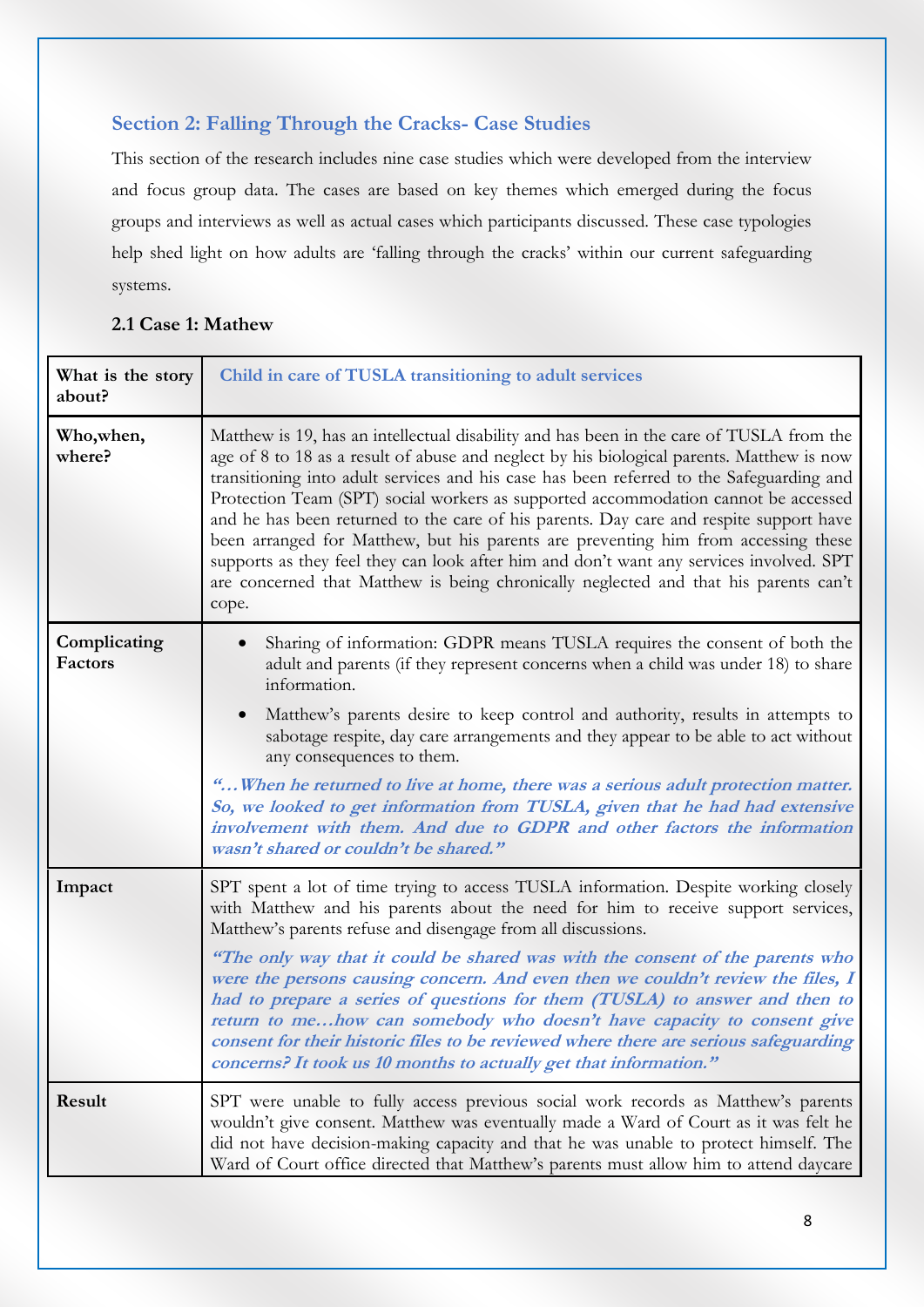|         | services and respite.                                                                                                                                                                  |
|---------|----------------------------------------------------------------------------------------------------------------------------------------------------------------------------------------|
| Outcome | Matthew was eventually transferred to supported accommodation and remains a Ward<br>of Court. Ward of Court legislation meant that Matthew could receive services and be<br>protected. |

# **2.2 Case 2: Lily**

| What is the story<br>about? | Coercive control of an older person by their adult child                                                                                                                                                                                                                                                                                                                                                                                                                                                                                                                                                                                                                                                                                                                                                                                                                                                                                                                                                                                                                                                                                                                                                                                                                                                                                                                                                                                                                                                                                                                                                                                                                                                                               |
|-----------------------------|----------------------------------------------------------------------------------------------------------------------------------------------------------------------------------------------------------------------------------------------------------------------------------------------------------------------------------------------------------------------------------------------------------------------------------------------------------------------------------------------------------------------------------------------------------------------------------------------------------------------------------------------------------------------------------------------------------------------------------------------------------------------------------------------------------------------------------------------------------------------------------------------------------------------------------------------------------------------------------------------------------------------------------------------------------------------------------------------------------------------------------------------------------------------------------------------------------------------------------------------------------------------------------------------------------------------------------------------------------------------------------------------------------------------------------------------------------------------------------------------------------------------------------------------------------------------------------------------------------------------------------------------------------------------------------------------------------------------------------------|
| Who, when,<br>where?        | Lily is an 83 year old widowed woman who has Type 1 diabetes, cognitive impairment<br>and lives with her son Seamus who is 49. Lily has one daughter, Heather who lives in<br>Australia and visits once a year. A year ago, Seamus returned to live with Lily after the<br>breakdown of his marriage. He had been drinking heavily and had lost his job. Seamus<br>often becomes aggressive when he is drunk, shouting at Lily and frightening her. Seamus<br>has taken control of Lily's pensions and savings and says he will 'look after them' for her.<br>The Primary Care social worker had arranged for Lily to get a home care package, a carer<br>to help her with washing, dressing and medications twice a day. Seamus is refusing to<br>allow carers access to the house and Lily now spends most of her time in bed.<br>When Lily missed an important appointment at the Diabetes OPD, the PHN and<br>Primary Care social worker try to visit Lily to check on her. Seamus refuses to answer the<br>door and tells Lily they have called as they want to put Lily into a nursing home, take her<br>money and she will never see him again. After the PHN and social worker fail to get<br>access on another two occasions, they ask the GP, Dr Mullan to try and Seamus agrees<br>to allow him to see Lily. Dr Mullan discovers that Lily has a urinary tract infection, is<br>delirious and requires urgent medical attention and rings an ambulance. Lily is admitted<br>to hospital and put on a course of antibiotics. Lily confides to the doctor that she is<br>scared of Seamus, but she can't ask him to leave as he has nowhere else to go and that<br>he's her only son and she couldn't see him on the streets. |
| Complicating<br>Factors     | Seamus comes to the hospital and tells Lily he is taking her home and that he can<br>look after her better.<br>The hospital multidisciplinary team (MDT) are very concerned about Lily's<br>welfare, but she is deemed to have decision-making capacity to self-discharge<br>against medical advice to the care of Seamus.<br>Seamus agrees with Lily's treating consultant and MDT to allow Lily's carers<br>back into the home and to make sure Lily gets her medications.<br>When Lily gets home, Seamus refuses to allow carers access. The GP, PHN and<br>Primary Care social worker are extremely worried that Lily isn't getting her<br>medications and is being neglected.<br>"Gardaí advised us to look at the domestic violence legislation to go in and get a<br>third-party barring order to prevent her son from being there. But when we went<br>down through the provisions of that legislation the mother had never expressed<br>any wish for the son to be out of the house, so it wasn't appropriate."                                                                                                                                                                                                                                                                                                                                                                                                                                                                                                                                                                                                                                                                                                               |
| Impact                      | A referral was made to the Safeguarding and Protection Team (SPT) when Lily was<br>admitted to hospital and made the initial disclosure.                                                                                                                                                                                                                                                                                                                                                                                                                                                                                                                                                                                                                                                                                                                                                                                                                                                                                                                                                                                                                                                                                                                                                                                                                                                                                                                                                                                                                                                                                                                                                                                               |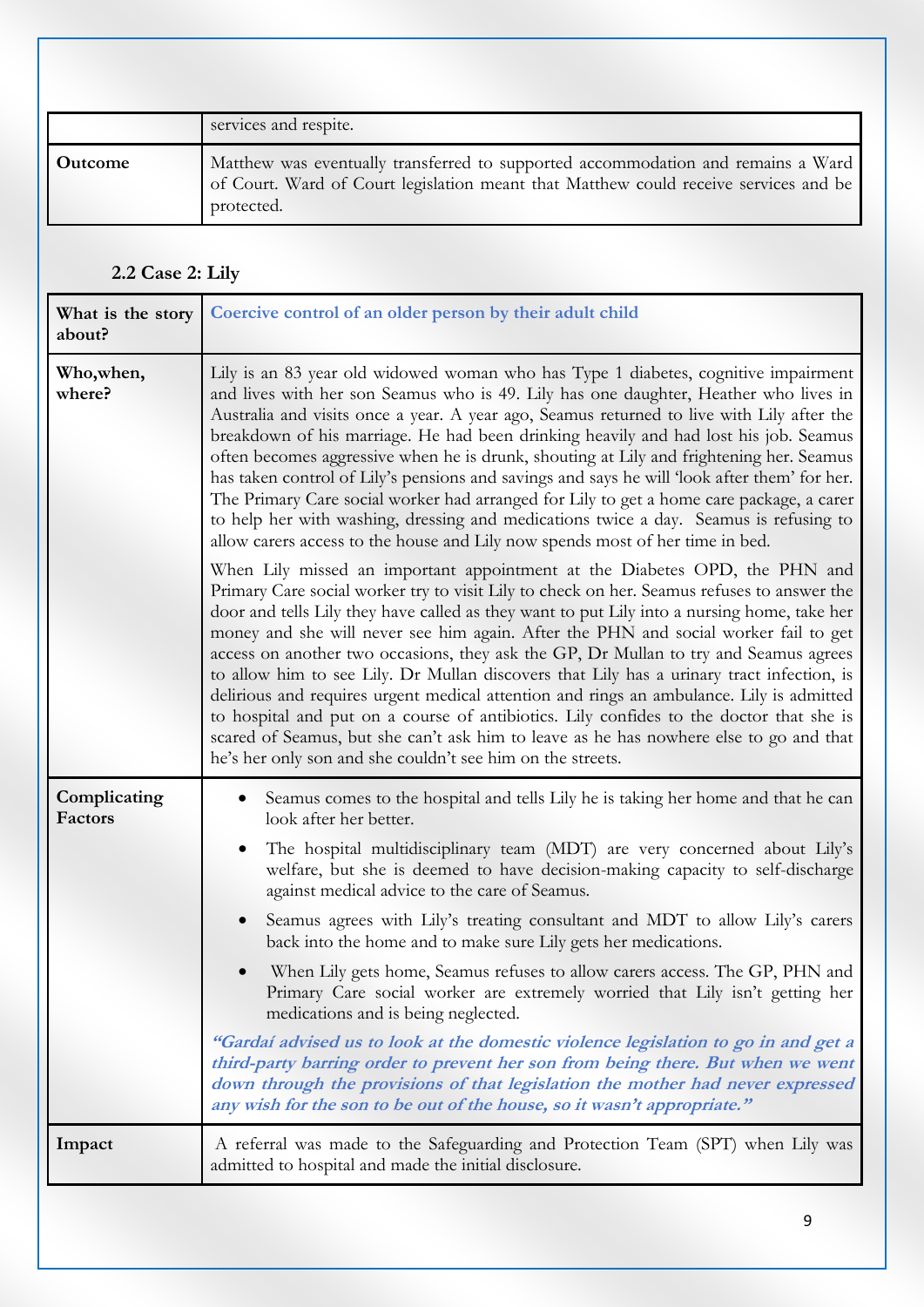|         | "The support isn't there. In terms of, so dealing with a case like that is,<br>emotionally, extremely drainingit's very disheartening but also the other piece<br>for me is that there is not social work support up through the management<br>structure in the HSE."                                                                                                                                                                                                                                                                                                                                                                                                                                                                                                                                                                                          |
|---------|----------------------------------------------------------------------------------------------------------------------------------------------------------------------------------------------------------------------------------------------------------------------------------------------------------------------------------------------------------------------------------------------------------------------------------------------------------------------------------------------------------------------------------------------------------------------------------------------------------------------------------------------------------------------------------------------------------------------------------------------------------------------------------------------------------------------------------------------------------------|
| Result  | The SPT are unable to gain access to carry out their assessment and have no powers to<br>access the home nor to compel Seamus to allow carers access. The GP, PHN and<br>Primary Care social worker are also unable to get access despite numerous attempts.<br>Eventually the Gardaí agreed to accompany the GP, PHN and social worker on grounds<br>of 'endangerment' and Seamus does allow the GP and Gardaí access to the house and to<br>Lily. Lily is found in her bed, unconscious and in a diabetic coma; Seamus said he<br>thought she was asleep.<br>"People want the abuse to stop but they don't want the relationship to finish. And<br>we have to respect that But then, there are times when our intervention is so, it<br>has to be so direct and accusatory that it will destroy the relationship. So, that's a<br>difficult dilemma for us." |
| Outcome | Lily was brought to hospital by ambulance and admitted to intensive care. Lily eventually<br>stabilised medically however Seamus began presenting to the hospital intoxicated, and on<br>several occasions attempted to 'remove' his mother from the ward resulting in hospital<br>security being called. At this stage Lily's capacity was reassessed, she was deemed not to<br>have capacity and an application to the Ward of Court office was made and a nursing<br>home placement was sought.<br>"Where does the impact of coercive control come into the capacity to make<br>decisions and how do those two interact and cross each other, that's a key."                                                                                                                                                                                                |

# **2.3 Case 3: Jack**

| What is the story<br>about? | Lack of governance/oversight in private nursing homes                                                                                                                                                                                                                                                                                                                                                                                                                                                                                                                                                                                                                                                                                                                                                                                                                                                                                                                                                                                                                                                                                                                                                                                                                                                                              |
|-----------------------------|------------------------------------------------------------------------------------------------------------------------------------------------------------------------------------------------------------------------------------------------------------------------------------------------------------------------------------------------------------------------------------------------------------------------------------------------------------------------------------------------------------------------------------------------------------------------------------------------------------------------------------------------------------------------------------------------------------------------------------------------------------------------------------------------------------------------------------------------------------------------------------------------------------------------------------------------------------------------------------------------------------------------------------------------------------------------------------------------------------------------------------------------------------------------------------------------------------------------------------------------------------------------------------------------------------------------------------|
| Who, when,<br>where?        | Jack is a 56 year old man who has been placed in a private nursing home under the<br>Nursing Home Support Scheme (NHSS) following a road traffic accident which resulted<br>in him being wheelchair dependent with a high level of physical care needs. Jack<br>sustained a traumatic brain injury which means he has significant cognitive impairment<br>and communication difficulties. Jack has no family who are involved in his care and<br>appears to have no support persons or friends who are in contact with him. Jack is<br>admitted from a private nursing home to the acute hospital for treatment of a respiratory<br>tract infection. During his admission the medical and nursing team observe that Jack has<br>pressure sores and extreme contractures to his limbs. The medical and nursing team<br>alongside the Medical social worker assess that Jack had been neglected while in the care<br>of the private nursing home and a referral is made to the Safeguarding and Protection<br>Team (SPT) for investigation and follow-up.<br>"I suppose it came up as a care concern then became more about safeguarding<br>concerns because we felt it wasn't safe to send him back, that people weren't<br>taking on board what we were saying. They weren't demonstrating the<br>competencies to look after him." |
| Complicating                | Jack is deemed not to have decision-making capacity and while a Ward of Court                                                                                                                                                                                                                                                                                                                                                                                                                                                                                                                                                                                                                                                                                                                                                                                                                                                                                                                                                                                                                                                                                                                                                                                                                                                      |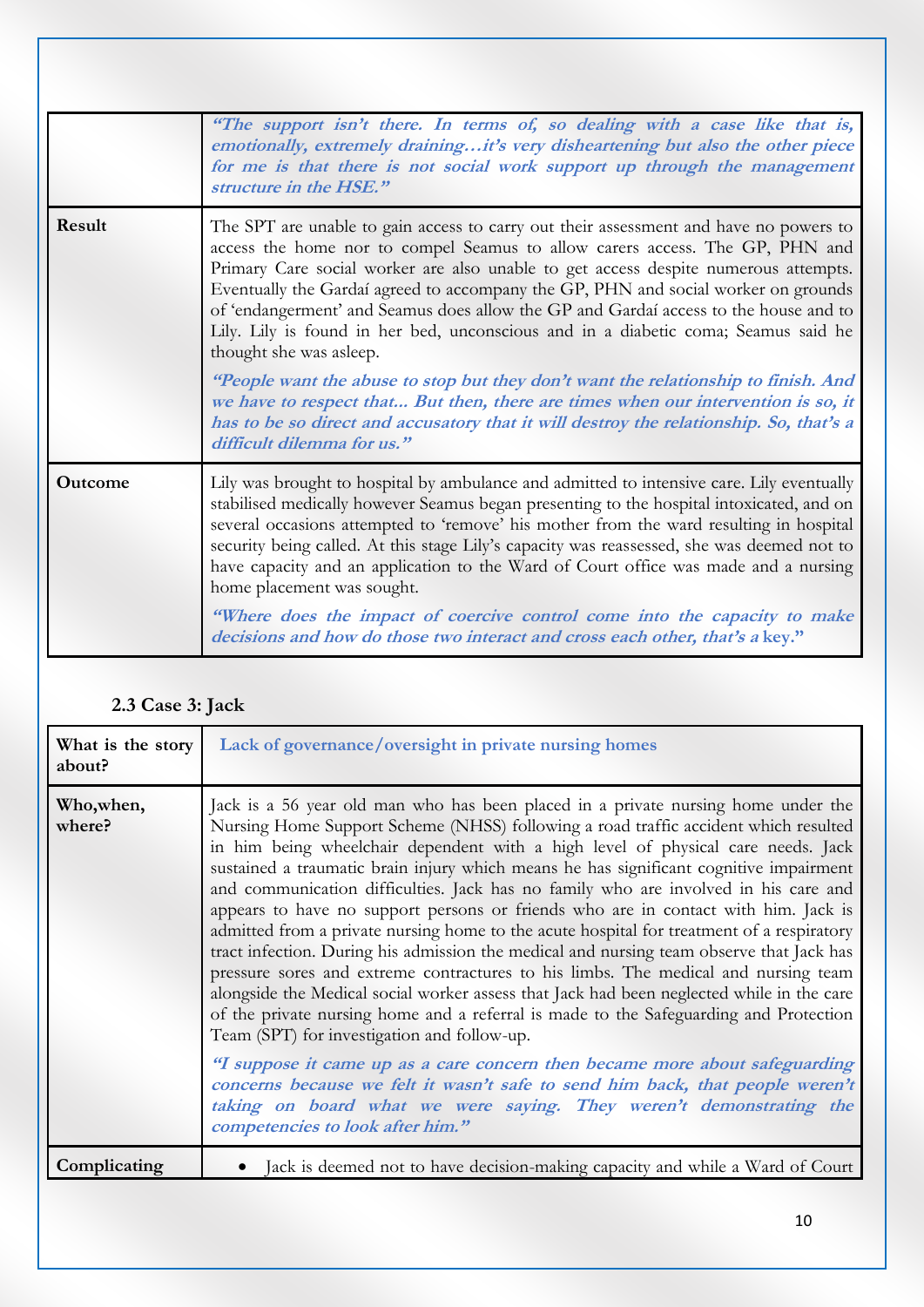| Factors | application was instigated when he sustained his original injury in the road traffic<br>accident, this was never followed through and processed.                                                                                                                                                                                                                                                                                                                                                                                                                                                                                    |
|---------|-------------------------------------------------------------------------------------------------------------------------------------------------------------------------------------------------------------------------------------------------------------------------------------------------------------------------------------------------------------------------------------------------------------------------------------------------------------------------------------------------------------------------------------------------------------------------------------------------------------------------------------|
|         | A report is made to HIQA however, due to GDPR the acute hospital cannot<br>provide Jack's name or individual details. HIQA's role is to monitor nursing<br>home facilities and not to monitor the welfare of individual residents.                                                                                                                                                                                                                                                                                                                                                                                                  |
|         | The acute hospital staff and SPT highlight their concerns about Jack's care to<br>٠<br>the private nursing home who strongly deny that Jack has been neglected and<br>issue a letter from their solicitor in respect of the neglect allegations. The private<br>nursing home state they are not prepared to have Jack return to their care.                                                                                                                                                                                                                                                                                         |
|         | The Medical social worker is now working with another family who wish their<br>$\bullet$<br>relative to be placed in the private nursing home in question but due to GDPR<br>cannot share information about their concerns relating to poor standards of care<br>and neglect of residents.                                                                                                                                                                                                                                                                                                                                          |
|         | "So what I found in that situation was that there was just, like the nursing home I<br>felt fell between stools, so I got onto safeguarding and they just said you know we<br>can't, this isn't, and doesn't really come under us. You'll have to report it to<br>HIQA. When we were onto HIQA they said, which we did, we wrote to HIQA<br>and they said you know we can't investigate, we can investigate the nursing home<br>or we can do a visit but we can't investigate a particular case."                                                                                                                                   |
| Impact  | Acute hospital staff and the SPT are extremely worried about the welfare and care to<br>other residents in the private nursing home but have no other mechanism to further<br>investigate or follow-up as the private nursing home is unwilling to engage in any further<br>discussions or investigation.                                                                                                                                                                                                                                                                                                                           |
|         | "GDPR has made things very difficult and I'm not sure the legislation was<br>written to cause the trouble, it has caused. The person causing it (abuse) is not<br>named anymore. In terms of pattern forming because that's part of the stuff that<br>we would look at when we get preliminary screens, pattern forming so you're<br>kind of targeting it. And that would be in and around institutional abuse because<br>if they're continuing to let the same things kind of happen time and time again<br>then the institution aren't implementing perhaps what they can or looking at<br>what mixes they've got in their units" |
| Result  | Due to Jack's high level of care needs, NHSS funding is no longer sufficient and 'top-up'<br>funding has to be sought from HSE Disability Services in order to identify an alternative<br>placement for Jack. The Medical social worker encounters huge difficulties trying to<br>identify a suitable placement which can meet Jack's care needs compounded by the fact<br>that HSE Disability Services state that they can't provide top-up funding. Jack remains in<br>an acute hospital bed for 9 months awaiting funding and for an alternative placement to<br>be identified.                                                  |
| Outcome | Jack has been made a Ward of Court and has finally been transferred to a specialist<br>facility which can adequately meet his care needs.                                                                                                                                                                                                                                                                                                                                                                                                                                                                                           |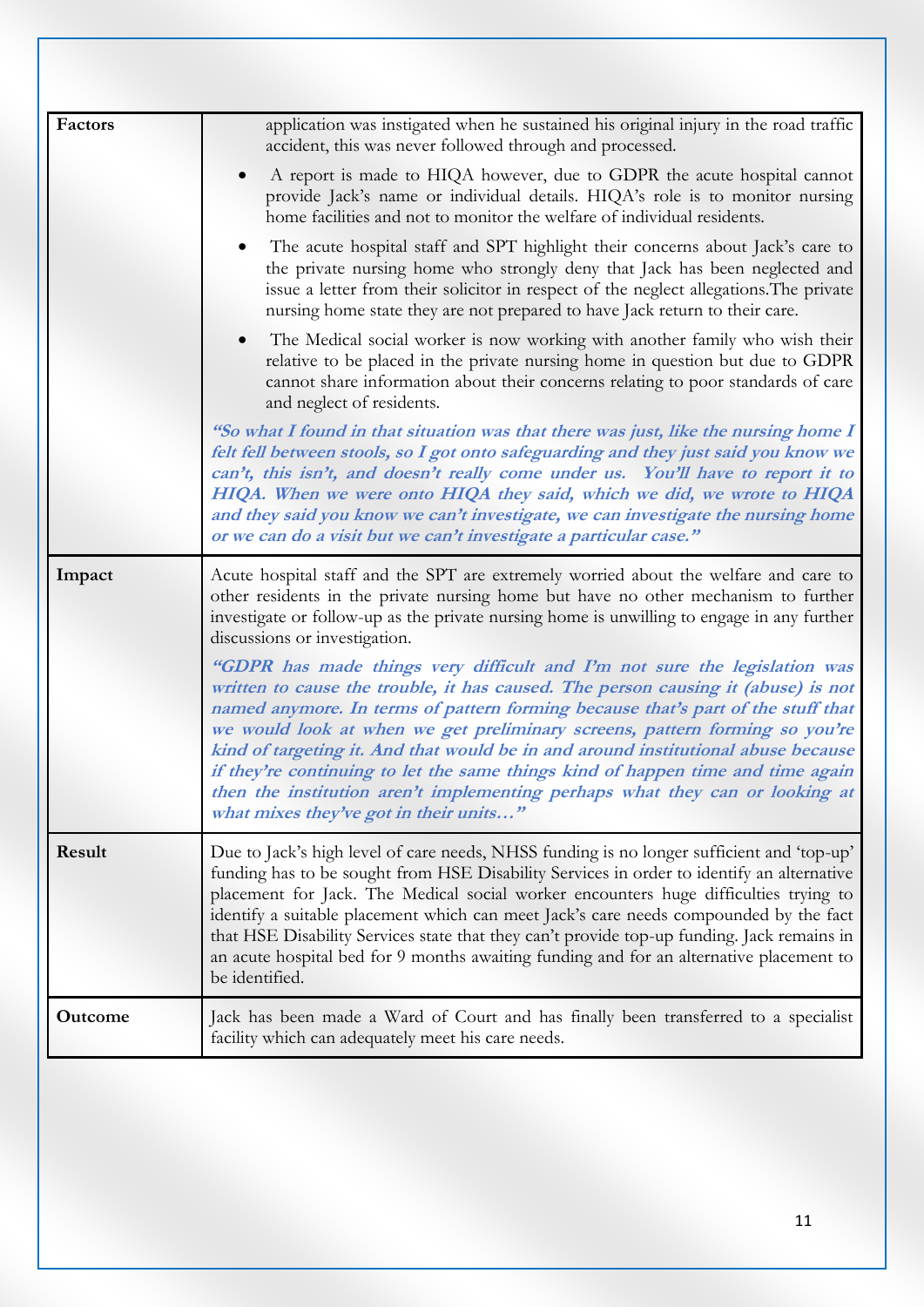## **2.4 Case 4: Kim**

| What is the story<br>about?    | Adult with an intellectual disability whose care is transferred by their parents to<br>other relatives                                                                                                                                                                                                                                                                                                                                                                                                                                                                                                                                                                                                                                                                                                                                                                                                                |
|--------------------------------|-----------------------------------------------------------------------------------------------------------------------------------------------------------------------------------------------------------------------------------------------------------------------------------------------------------------------------------------------------------------------------------------------------------------------------------------------------------------------------------------------------------------------------------------------------------------------------------------------------------------------------------------------------------------------------------------------------------------------------------------------------------------------------------------------------------------------------------------------------------------------------------------------------------------------|
| Who,when,<br>where?            | Kim is 52 and has down syndrome. She has always lived with her parents in a rural area.<br>Kim attended school but has not engaged with intellectual disability services now for<br>nearly 40 years. Her parents are now in their 80s and both have dementia. Kim has not<br>attended her GP in eight years, nor seen any other health and social care professional in<br>this time.                                                                                                                                                                                                                                                                                                                                                                                                                                                                                                                                  |
|                                | Last year, Kim moved into live with her brother and his wife. Her disability benefit was<br>transferred from her parents to her brother. Kim came to the attention of the HSE when<br>her sister-in-law brought Kim to the primary care centre and requested residential care<br>for her, saying she could not cope.                                                                                                                                                                                                                                                                                                                                                                                                                                                                                                                                                                                                  |
|                                | A residential place was secured for Kim and over the next couple of months her medical<br>needs and personal care needs were addressed. Kim engaged fully in social activities and<br>was noted to be "thriving" in her new home. Her disability benefit was transferred to<br>her, and she was able to save some money. Nine months into the placement, her brother<br>and his wife arrived and took Kim back to live with them. The residential service<br>contacted the Gardaí and the Safeguarding and Protection team (SPT) and all three met<br>with Kim's relatives and negotiated for her to return to the residential facility. However,<br>some months later after seeking legal advice, her brother requested that Kim be returned<br>to them. Having no other option, the disability service had to allow them take Kim. The<br>following day, Kim's savings were withdrawn, and her bank account closed. |
| Complicating<br><b>Factors</b> | A family can easily transfer care and disability benefit of an adult with an<br>intellectual disability to another relative.                                                                                                                                                                                                                                                                                                                                                                                                                                                                                                                                                                                                                                                                                                                                                                                          |
|                                | Kim was 'not in the system' so had no contact with anyone except her family.<br>$\bullet$<br>On leaving the education system, there was no transition pathway for Kim.                                                                                                                                                                                                                                                                                                                                                                                                                                                                                                                                                                                                                                                                                                                                                |
|                                | Issue of 'service decliners' – offered services over the years but parents would<br>$\bullet$<br>have declined on behalf of their adult child                                                                                                                                                                                                                                                                                                                                                                                                                                                                                                                                                                                                                                                                                                                                                                         |
|                                | Parents or relatives acting as proxy decision-makers for adults with an<br>intellectual disability.                                                                                                                                                                                                                                                                                                                                                                                                                                                                                                                                                                                                                                                                                                                                                                                                                   |
|                                | Culture of stigma in the 60's in relation to having child with an intellectual<br>disability; children kept at home, out of sight, now aged in their 50's, isolated<br>and living with ageing parents, not linked to the outside world.                                                                                                                                                                                                                                                                                                                                                                                                                                                                                                                                                                                                                                                                               |
|                                | Tendency for the judiciary to favour family member accounts over those of<br>$\bullet$<br>service providers or HSE health and social care professionals.                                                                                                                                                                                                                                                                                                                                                                                                                                                                                                                                                                                                                                                                                                                                                              |
|                                | "You've someone else saying they don't need to go into a service, and then the<br>judge will turn around and say fine, yes they don't, because they believe them<br>rather than believe the service providers or the HSE."                                                                                                                                                                                                                                                                                                                                                                                                                                                                                                                                                                                                                                                                                            |
| Impact                         | There is a cohort of older individuals with intellectual disabilities now aged in their 40's,<br>50's recorded as "service decliners" who are now living with ageing parents, who they are<br>dependent on for support. This group of people may never have had opportunity to<br>develop skills needed to be as independent as possible. Decision-making as to their<br>future care and support rests with family. In Kim's case, the only oversight in relation to<br>her safety and welfare is being provided by the court visitor/accessor.                                                                                                                                                                                                                                                                                                                                                                       |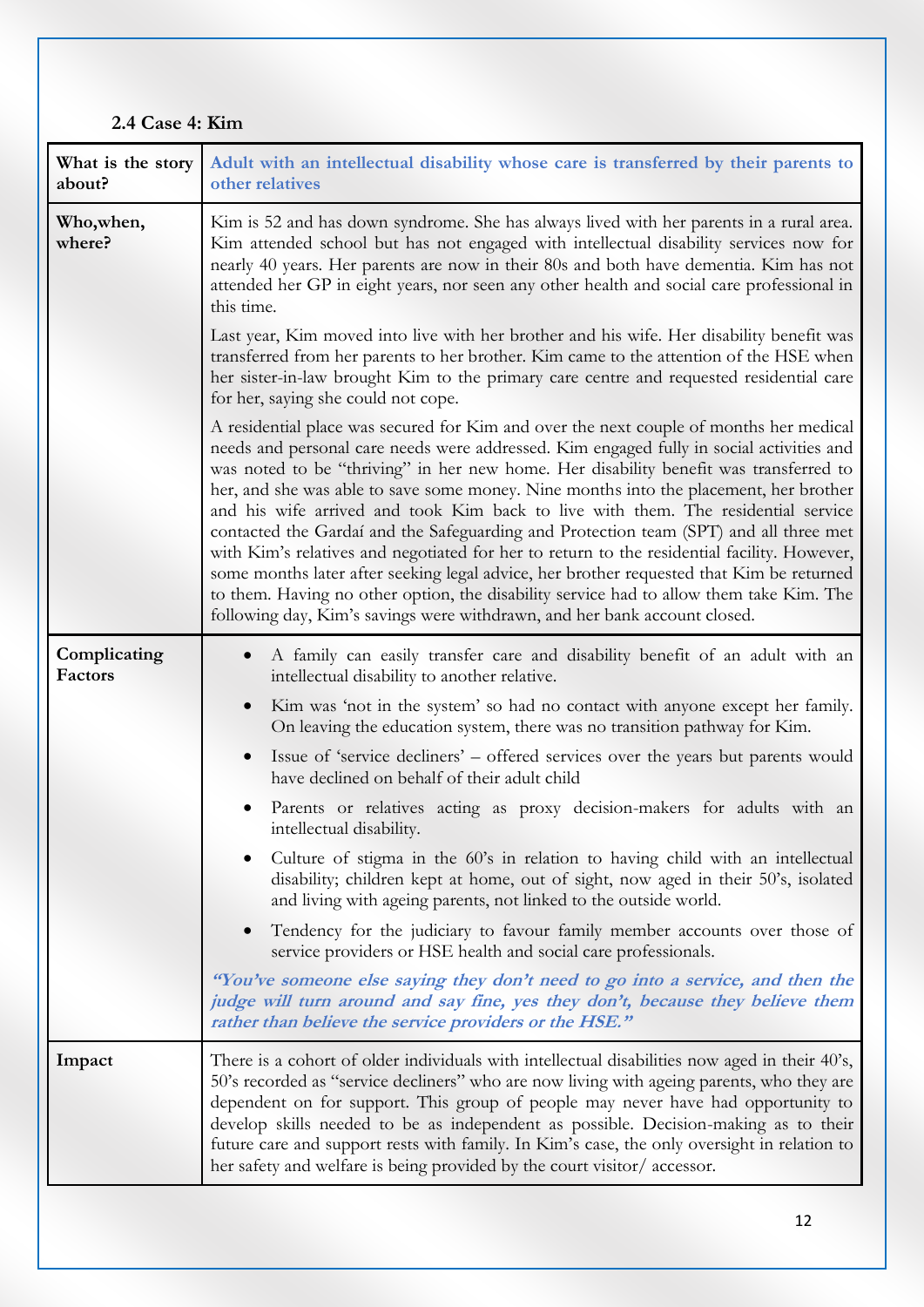|                | "They're really lost (in the system) when you're out of mind, then I believe<br>then you're at risk."                                                                                                                                                                                                                                                                                                                                                                      |
|----------------|----------------------------------------------------------------------------------------------------------------------------------------------------------------------------------------------------------------------------------------------------------------------------------------------------------------------------------------------------------------------------------------------------------------------------------------------------------------------------|
| Result         | The HSE made an application for wardship. When taking up her place in the residential<br>facility, Kim had been assessed as not having capacity at that time however, it was felt<br>wardship was an unnecessary step (wanted to wait for Assisted Decision-Making<br>Capacity Act, 2015 to be fully commenced). Her brother is obstructing the social worker<br>and PHN from seeing her. For example, he takes Kim with him on the farm when he<br>knows they are coming: |
|                | "I think he had got to the stage where he thought we were a show, you know that<br>we had no clout. We weren't able to really deliver on what we were talking about.<br>And he could manipulate us. So, he actually got to be openly kind of<br>contemptible with us, open contempt with us. As in I'm not going to let you in,<br>and I don't want you coming here."                                                                                                      |
| <b>Outcome</b> | The Judge has sent out a court visitor/ assessor a number of times and they reported<br>back that the family are looking after Kim well. Kim has not engaged with any support<br>services since moving back in with her brother.                                                                                                                                                                                                                                           |

### **2.5 Case 5: Susan**

| What is the story<br>about? | HSE failure to provide care to an adult at risk                                                                                                                                                                                                                                                                                                                                                                                                                                                                                                                                                                                                                                                                                                                                                                                                                                                                                                  |
|-----------------------------|--------------------------------------------------------------------------------------------------------------------------------------------------------------------------------------------------------------------------------------------------------------------------------------------------------------------------------------------------------------------------------------------------------------------------------------------------------------------------------------------------------------------------------------------------------------------------------------------------------------------------------------------------------------------------------------------------------------------------------------------------------------------------------------------------------------------------------------------------------------------------------------------------------------------------------------------------|
| Who,when,<br>where?         | Susan is 86, has limited mobility and dementia. Her daughter, Jackie, lives 10 km from<br>her and has been caring for her mother for 8 years. As Susan's health declines, Jackie is<br>finding it more difficult to juggle work, family commitments e.g. care of grandchildren<br>and looking after her mother. Susan has been staying in bed most days. Recently, Susan<br>fell out of bed, her daughter called the ambulance, and she was admitted to hospital.<br>While Susan only suffered bruising in the fall, on examination it was discovered she had<br>grade 4 pressure sores, was malnourished and dehydrated. However, her pressure sores<br>healed quickly with good nursing care.                                                                                                                                                                                                                                                  |
|                             | While Susan has dementia, she was clearly expressing her wish to return home and her<br>family wanted her to come home. A family meeting was organised to discuss Susan's<br>discharge plan. There was general agreement that Susan needed regular care throughout<br>the day and that Susan could return home with a combination of a significant package of<br>privately funded care and HSE funded home care. Although a financial stretch for Susan<br>and her daughter, the family agreed to pay for four hours of private home care per day<br>Monday- Friday and that Jackie and Susan's family would also provide full time care at<br>the weekends. The Medical social worker applied to the HSE for 10 hours per week of a<br>home care package however no hours were provided. Susan was subsequently discharged<br>to home. She is left alone from 8pm until 11am the next morning; a carer comes in at<br>11am and stays until 1pm. |
| Complicating<br>Factors     | Unintentional neglect - Family want to do their best for Mam, and support her wish<br>٠<br>to live at home, but they are struggling to meet Susan's increasing care needs.<br>Timing of discharge - an embargo on HSE home support services was introduced in<br>$\bullet$<br>the catchment area where Susan lives. Care hours deemed essential to the                                                                                                                                                                                                                                                                                                                                                                                                                                                                                                                                                                                           |
|                             | safeguarding plan negotiated and agreed with Susan's family, cannot now be                                                                                                                                                                                                                                                                                                                                                                                                                                                                                                                                                                                                                                                                                                                                                                                                                                                                       |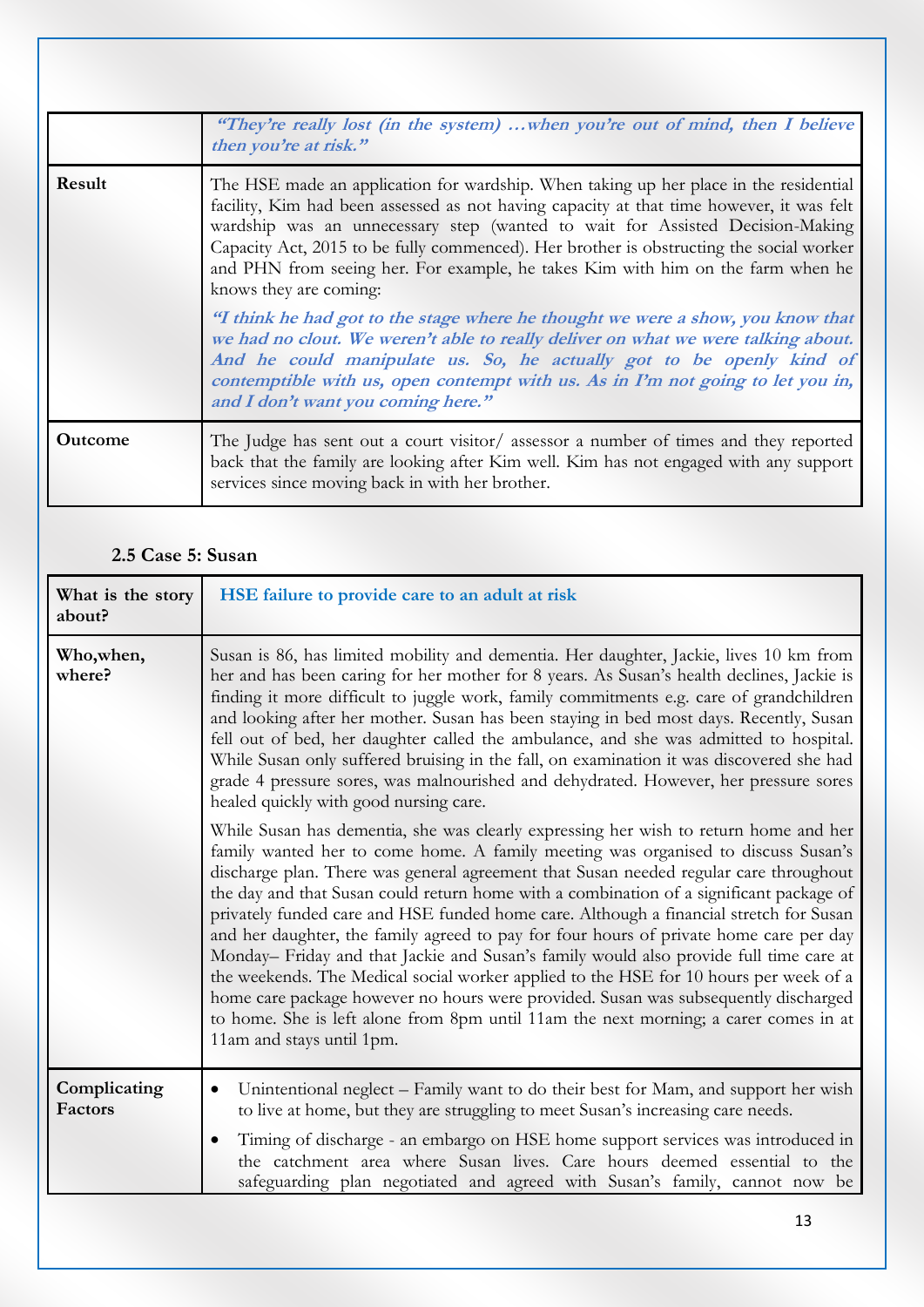|                | delivered by the HSE.                                                                                                                                                                                                                                                                                                                                                             |
|----------------|-----------------------------------------------------------------------------------------------------------------------------------------------------------------------------------------------------------------------------------------------------------------------------------------------------------------------------------------------------------------------------------|
|                | Susan is discharged without the supports needed to keep her safe and to meet her<br>$\bullet$<br>basic care needs.                                                                                                                                                                                                                                                                |
|                | Susan's family abide by the safeguarding plan, paying for 20 hours of home care per<br>٠<br>week which is a significant cost and they are also providing full-time care on<br>weekends. The HSE are providing no carer support hours to Susan and her family.                                                                                                                     |
|                | A further request was made to the HSE by the Primary Care social worker for a<br>$\bullet$<br>carer to call in the morning. Susan was eventually approved for 2.5 hours per week<br>= one carer to call for 30 minutes Monday to Friday. However, Susan requires the<br>assistance of two people for transfers, so needs a minimum of a further 5 hours of<br>home care per week. |
|                | "It's very hard to safeguard people in the community without the proper<br>resources to do that."                                                                                                                                                                                                                                                                                 |
| Impact         | Susan remains at risk as her care needs cannot be met within the resources of the family.<br>The public body responsible for delivering care and safeguarding adults who are<br>vulnerable (HSE) have not provided the care which Susan requires to keep her safe and<br>to meet her care needs.                                                                                  |
| Result         | Susan's family lost trust in the social worker due to home supports not being provided as<br>promised. The therapeutic relationship has been damaged, and they no longer wish to<br>engage with the system. They are now denying the PHN and the social worker access to<br>Susan.                                                                                                |
|                | Susan has returned to a situation which was only marginally safer, having spent two<br>months in an acute hospital bed. Months of work by the social worker spent building a<br>relationship with Susan and her family, drawing up and negotiating a safety plan is now<br>wasted.                                                                                                |
|                | "We're left without any ability to monitor this lady at home and bear in mind<br>she'd already been admitted with severe pressure sores, malnourished,<br>dehydrated."                                                                                                                                                                                                            |
| <b>Outcome</b> | Back to square one, more drastic steps such as a Ward of Court application are now<br>being considered to admit Susan to nursing home care (against her wishes), when/if she<br>is admitted to the acute hospital again:                                                                                                                                                          |
|                | "At some point if her care continues to deteriorate, we'll have to arrange,<br>probably readmission to hospital and if the family or the HSE can't put in enough<br>care at home then we're going to be looking at another wardship application<br>which is ridiculous."                                                                                                          |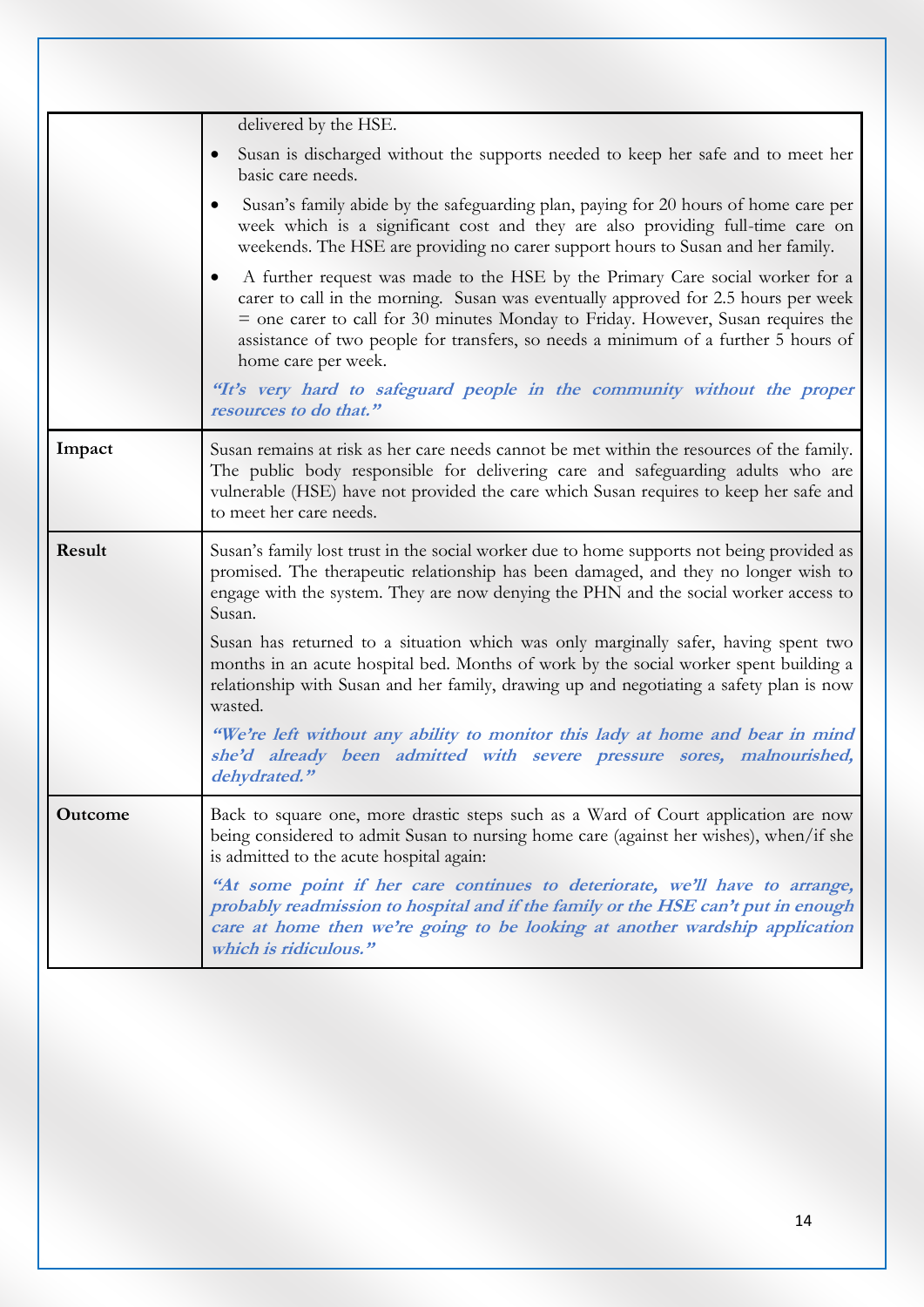# **2.6 Case 6: Jason**

| What is the story<br>about? | Young man with a traumatic brain injury whose behaviour is posing risk to his<br>siblings and there are safeguarding concerns in relation to him from his father                                                                                                                                                                                                                                                                                                                                                                                                                                                                                                                                                                                                                                                                                                                                                                                                                                                                                                                                                 |
|-----------------------------|------------------------------------------------------------------------------------------------------------------------------------------------------------------------------------------------------------------------------------------------------------------------------------------------------------------------------------------------------------------------------------------------------------------------------------------------------------------------------------------------------------------------------------------------------------------------------------------------------------------------------------------------------------------------------------------------------------------------------------------------------------------------------------------------------------------------------------------------------------------------------------------------------------------------------------------------------------------------------------------------------------------------------------------------------------------------------------------------------------------|
| Who, when,<br>where?        | Jason is 22 and was in a car crash while joy riding when he was aged 16. He lives with his<br>father, his father's partner and their two children aged 7 and 9. Jason suffered a traumatic<br>brain injury resulting in constant headaches, mood changes, agitation, aggressiveness and<br>poor concentration. He attends a rehabilitation service on and off and they do great<br>work with him. He gets an hour a day support from a personal assistant, Monday to<br>Friday. Jason's stepmother has contacted social services seeking help as there have been<br>a number of incidents in the last year where Jason has hit and kicked his step siblings<br>over minor disagreements. These incidents are becoming more regular and serious since<br>Jason started using cannabis to cope with his headaches and anxiety. The last assault<br>resulted in him breaking his half-brother's arm. Jason's father is also finding the situation<br>difficult to handle and he has assaulted Jason a number of times. TUSLA and the<br>Safeguarding and Protection Team (SPT) have been notified and are involved. |
|                             | "We are holding it by trying to establish a social work relationship with the father<br>and stepmother and the boy. And that is not our brief but if we weren't in there<br>doing that, then we would have a dire situation. And what he actually needs is a<br>proper package of care but what he's got is like about 5 hours a week from an<br>agency who put in a PA (personal assistant) who doesn't know what they're<br>doing."                                                                                                                                                                                                                                                                                                                                                                                                                                                                                                                                                                                                                                                                            |
| Complicating<br>Factors     | To safeguard the other children in the household, TUSLA have recommended that<br>$\bullet$<br>Jason should leave the family home.                                                                                                                                                                                                                                                                                                                                                                                                                                                                                                                                                                                                                                                                                                                                                                                                                                                                                                                                                                                |
|                             | SPT believe Jason is not safe living in the house with his father.<br>$\bullet$                                                                                                                                                                                                                                                                                                                                                                                                                                                                                                                                                                                                                                                                                                                                                                                                                                                                                                                                                                                                                                  |
|                             | Jason is unable to live without support; he has very complex care needs requiring<br>specialist support. Jason needs a place in an independent or supported living unit.<br>There are no places available locally and Jason does not want to move away from his<br>friends and family.<br>"He's got a very complex brain injury and he's 22  without any right to services                                                                                                                                                                                                                                                                                                                                                                                                                                                                                                                                                                                                                                                                                                                                       |
|                             | and without any resources, we go in sort of with a begging cup  there's no<br>point in having safeguarding there if you haven't got care there."                                                                                                                                                                                                                                                                                                                                                                                                                                                                                                                                                                                                                                                                                                                                                                                                                                                                                                                                                                 |
| Impact                      | Both TUSLA and SPT do regular visits to the house. The situation is being held by the<br>SPT working with Jason, his stepmother and father to put in safety measures such as<br>getting Jason support to address his anger management and drug addiction and trying to<br>source additional hours from a personal assistant.                                                                                                                                                                                                                                                                                                                                                                                                                                                                                                                                                                                                                                                                                                                                                                                     |
|                             | "I mean we make the most of a very, very difficult situation and we've tried. And<br>we've got the support of the rest of the family. Again, it's an acquired brain injury<br>case. They're some of the most difficult ones."                                                                                                                                                                                                                                                                                                                                                                                                                                                                                                                                                                                                                                                                                                                                                                                                                                                                                    |
| Result                      | Jason's behaviour is becoming more challenging; his father wants him out of the family<br>home. Jason's complex needs means he cannot live independently. A place has been<br>sourced for him in the local psychiatric unit. If he does not accept this place, he will be<br>homeless.                                                                                                                                                                                                                                                                                                                                                                                                                                                                                                                                                                                                                                                                                                                                                                                                                           |
|                             | "He is only 22 years of age and he is being left in psychiatric unit, as HSE /<br>disability service say they don't have a residential place for him."                                                                                                                                                                                                                                                                                                                                                                                                                                                                                                                                                                                                                                                                                                                                                                                                                                                                                                                                                           |
|                             |                                                                                                                                                                                                                                                                                                                                                                                                                                                                                                                                                                                                                                                                                                                                                                                                                                                                                                                                                                                                                                                                                                                  |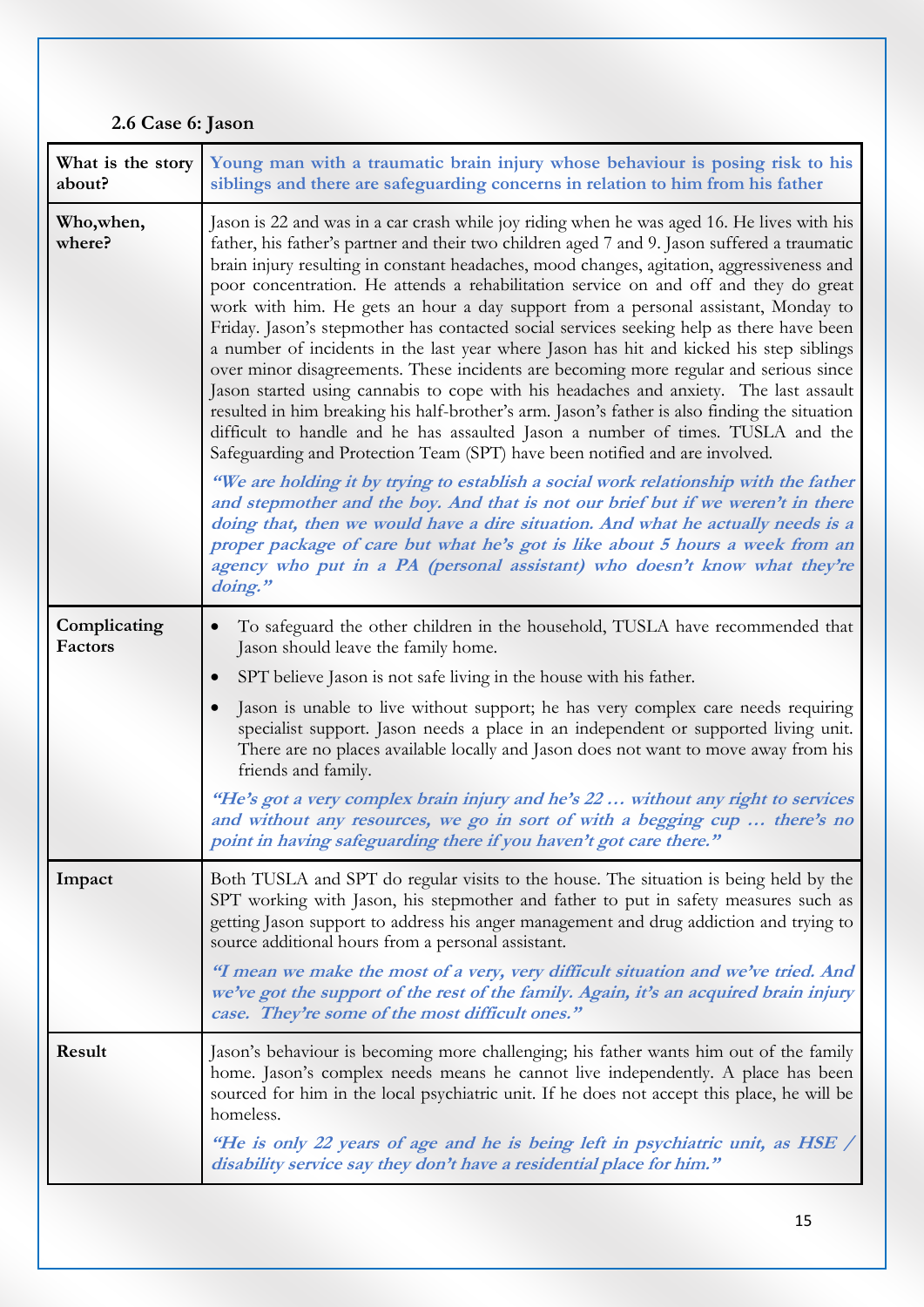| Outcome | There are no resources to get Jason into an independent or supported living facility.<br>Jason's will and preference to remain living in his local community is not being upheld<br>and his care needs are not being adequately met. |
|---------|--------------------------------------------------------------------------------------------------------------------------------------------------------------------------------------------------------------------------------------|
|         | "He needs a wrap-around package, he's got a very complex brain injury and he's<br>22 he's not going to go away."                                                                                                                     |

## **2.7 Case 7: Patsy**

| What is the story<br>about? | Self-neglect in the community                                                                                                                                                                                                                                                                                                                                                                                                                                                                                                                                                                                                                                                                                                                                                                                                                                                                                                                                                                                                                                                              |
|-----------------------------|--------------------------------------------------------------------------------------------------------------------------------------------------------------------------------------------------------------------------------------------------------------------------------------------------------------------------------------------------------------------------------------------------------------------------------------------------------------------------------------------------------------------------------------------------------------------------------------------------------------------------------------------------------------------------------------------------------------------------------------------------------------------------------------------------------------------------------------------------------------------------------------------------------------------------------------------------------------------------------------------------------------------------------------------------------------------------------------------|
| Who, when,<br>where?        | Patsy is a gentleman aged in his 70s, living at home, not in contact with his family and<br>socially isolated. He has some cognitive impairment and mild mental health issues but<br>has decision-making capacity. His home, a mid-terrace house, has become uninhabitable<br>because of hoarding. Patsy is not linking in with any services (not even a GP). The<br>Primary care social work team have been working with Patsy for over a year building a<br>trusting relationship and trying to get Patsy to improve his living conditions and quality<br>of life by linking him in with community services.<br>Patsy was malnourished, and he agreed to take meals on wheels, but stopped them after<br>a couple of months. Neighbours contacted the Primary Care social work team reporting<br>that they had had to call the fire brigade in relation to a chimney fire in Patsy's house and<br>they were very concerned that Patsy's living conditions (hoarding, open fires, gas heater<br>in kitchen, Patsy's smoking) were posing a fire risk to him and his immediate neighbours. |
| Complicating<br>Factors     | An individual's right to self-determination means that support services can't be<br>$\bullet$<br>imposed and Patsy's consent is required.<br>Patsy's neighbours also have a right to live safely and to be protected.<br>$\bullet$<br>It takes a huge amount of time to build rapport and a trusting relationship, while at<br>the same time addressing the issues that place Patsy at risk:<br>"We won't force it on them, we'd respect their right to self-determination but try<br>to keep them safe in their home."                                                                                                                                                                                                                                                                                                                                                                                                                                                                                                                                                                    |
| Impact                      | Patsy is finding activities of daily living more difficult to undertake due to his<br>deteriorating health. However, it is up to Patsy to invite health and social care<br>professionals into his life; he has capacity to make the decision to live with that risk; he<br>cannot be forced to comply or accept supports. However, Patsy is also putting his<br>neighbours at risk.                                                                                                                                                                                                                                                                                                                                                                                                                                                                                                                                                                                                                                                                                                        |
| Result                      | Over a number of months, the Primary Care social worker continues to visit, sometimes<br>just leaving food outside Patsy's door, building a rapport. Eventually Patsy agrees to<br>accept meals on wheels again and allows fire alarms to be installed in his home. He also<br>allows a GP to visit and the GP persuades Patsy to attend the Psychiatry of Later Life<br>service for an assessment. Patsy's medication is changed, and weekly dispensing is set up<br>with the local pharmacy:<br>"So only for our skills, that man would never have actually engaged at all, now<br>he's still living in quite poor conditions but that is his choice."                                                                                                                                                                                                                                                                                                                                                                                                                                   |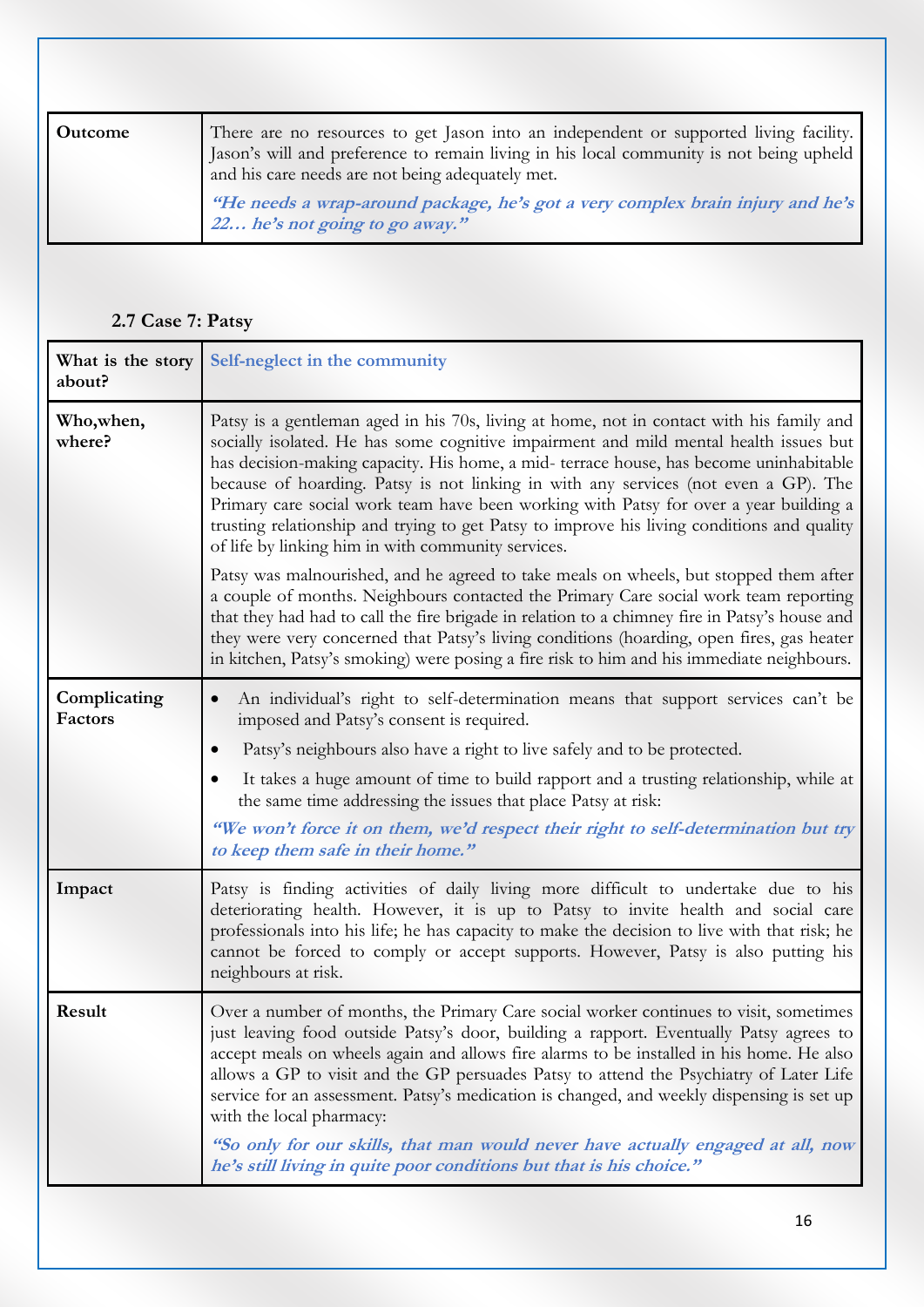| <b>Outcome</b> | Pasty continues to live at home and while his living circumstances are far from ideal,<br>some of the basic risks have been minimised and his quality of life has vastly improved.                                                                                                                                                                                                            |
|----------------|-----------------------------------------------------------------------------------------------------------------------------------------------------------------------------------------------------------------------------------------------------------------------------------------------------------------------------------------------------------------------------------------------|
|                | "He was very, very clear and he did not want to leave his home. But at least the<br>basic risks of him not eating and not drinking, not getting any medical care were<br>diminished. But only because I suppose the safeguarding social worker at the<br>time and the public health nurse were willing to really think outside the box. And<br>so, I don't think you can legislate for that." |

# **2.8 Case 8: Joe**

| What is the story<br>about? | Older adult without capacity where an Enduring Power of Attorney has been<br>enacted                                                                                                                                                                                                                                                                                                                                                                                                                                                                                                                                                                                                                                                                                                                                                                                                                                                                                                                                                                                                                                                                                                                                                                                                                                                                                                                                                                                                                                                                                                                                                                                                                                                                                                                                                                                   |
|-----------------------------|------------------------------------------------------------------------------------------------------------------------------------------------------------------------------------------------------------------------------------------------------------------------------------------------------------------------------------------------------------------------------------------------------------------------------------------------------------------------------------------------------------------------------------------------------------------------------------------------------------------------------------------------------------------------------------------------------------------------------------------------------------------------------------------------------------------------------------------------------------------------------------------------------------------------------------------------------------------------------------------------------------------------------------------------------------------------------------------------------------------------------------------------------------------------------------------------------------------------------------------------------------------------------------------------------------------------------------------------------------------------------------------------------------------------------------------------------------------------------------------------------------------------------------------------------------------------------------------------------------------------------------------------------------------------------------------------------------------------------------------------------------------------------------------------------------------------------------------------------------------------|
| Who, when,<br>where?        | Joe is 86, is a farmer and has lived all his life on his farm in a rural area. Joe has dementia<br>but continued to live in his own house beside that of his son on the family farm- the<br>farm was signed over to his son when Joe retired 10 years ago. Joe's wish has always<br>been to live and die on the farm. Joe's son and wife have been looking after him since he<br>developed dementia. Joe's daughter lives in the UK, she is a doctor and visits Joe every<br>couple of months. When diagnosed with dementia, Joe's daughter encouraged him to put<br>in place an Enduring Power of Attorney, naming his daughter as his attorney. Last year<br>this was enacted as Joe was assessed as no longer having decision-making capacity.<br>Joe's daughter is not happy with the way her brother is looking after Joe. Her brother has<br>agreed to get more care hours for his Dad (Joe has savings to pay for care). However,<br>Joe's daughter is still not happy with this arrangement; she feels that her father is unsafe<br>being on his own at night-time and that he would be better cared for in a nursing home.<br>While she is in Ireland looking after her father while her brother is on holidays, she<br>arranges for her father to fly back with her to the UK. She then moves Joe into a nursing<br>home there. Joe's son is very upset and demands that Joe be returned home and requests<br>the name of nursing home so he can visit his father. Joe's daughter ignores this request<br>and stops communicating with her brother and will not tell him which nursing home his<br>father has been placed in:<br>"When we contacted the Gardaí in relation to this and sought their intervention,<br>there was no intervention. If that was a child, they would be all over it. This<br>person couldn't consent to where they wanted to be." |
| Complicating<br>Factors     | Joe's expressed will and preference was to remain in his own home.<br>Joe's safety is a concern. Both children want what's best for Joe, but what's best<br>from their perspective, rather than looking at Joe's expressed will and preference.<br>"I know I'm going to be buried here, I'm going to live here, this is where I want<br>to be. And you know with my family."                                                                                                                                                                                                                                                                                                                                                                                                                                                                                                                                                                                                                                                                                                                                                                                                                                                                                                                                                                                                                                                                                                                                                                                                                                                                                                                                                                                                                                                                                           |
| Impact                      | Where conflict exists between siblings or a family member within an Enduring Power of<br>Attorney arrangement, the sibling acting as the attorney can take control over the parent<br>and make decisions the from their perspective and opinion.                                                                                                                                                                                                                                                                                                                                                                                                                                                                                                                                                                                                                                                                                                                                                                                                                                                                                                                                                                                                                                                                                                                                                                                                                                                                                                                                                                                                                                                                                                                                                                                                                       |
|                             | "And she took him out of the country well we don't know, against his wishes.                                                                                                                                                                                                                                                                                                                                                                                                                                                                                                                                                                                                                                                                                                                                                                                                                                                                                                                                                                                                                                                                                                                                                                                                                                                                                                                                                                                                                                                                                                                                                                                                                                                                                                                                                                                           |
|                             | 17                                                                                                                                                                                                                                                                                                                                                                                                                                                                                                                                                                                                                                                                                                                                                                                                                                                                                                                                                                                                                                                                                                                                                                                                                                                                                                                                                                                                                                                                                                                                                                                                                                                                                                                                                                                                                                                                     |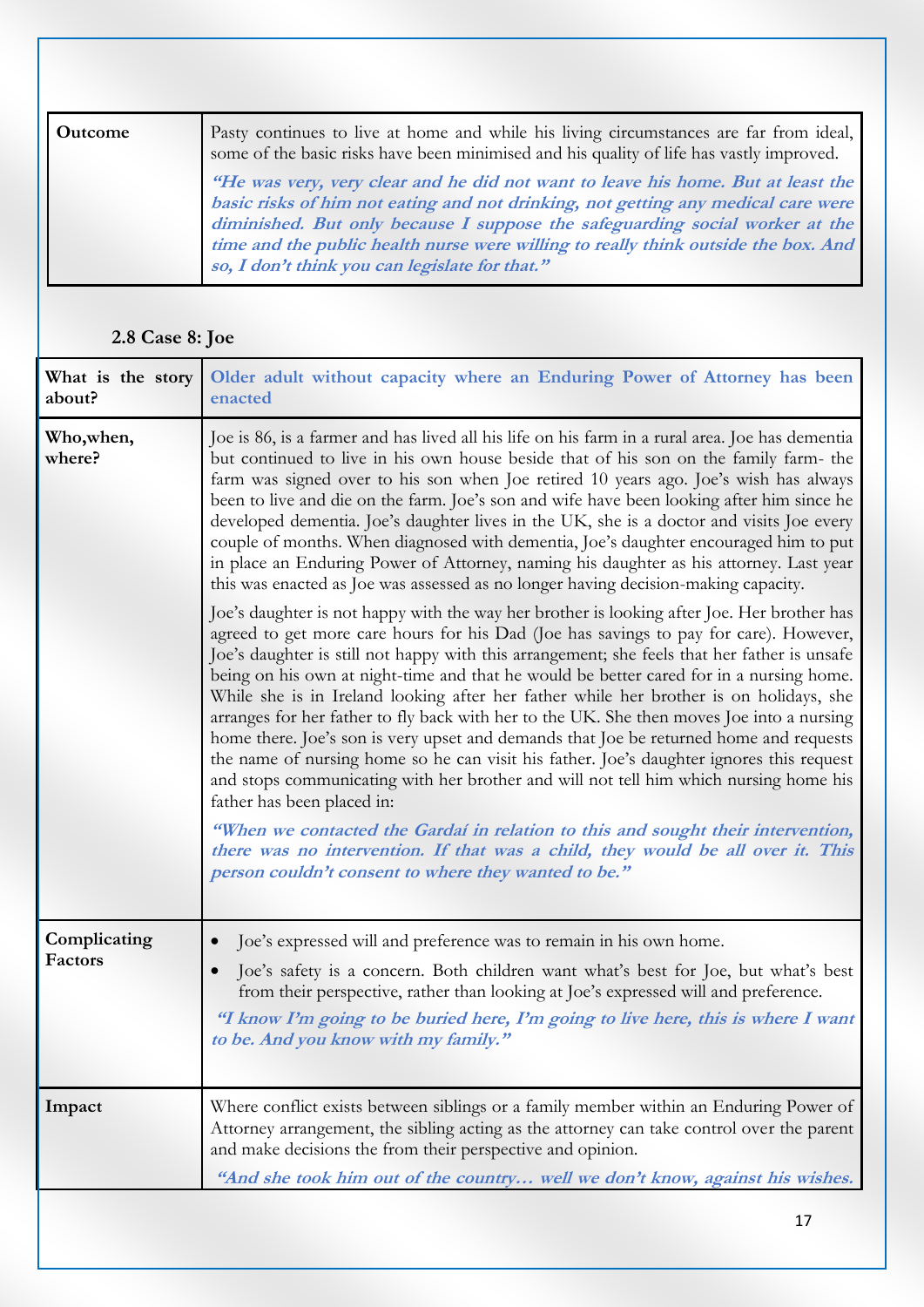|                | But it wasn't the wish or the view that he had shared with other people and (his<br>daughter) refused to let anyone know where he was. Family members or<br>anything."                                                                                                                                                                                                                                                                    |
|----------------|-------------------------------------------------------------------------------------------------------------------------------------------------------------------------------------------------------------------------------------------------------------------------------------------------------------------------------------------------------------------------------------------------------------------------------------------|
| Result         | Despite numerous attempts by the Safeguarding and Protection Team social workers,<br>they were unable to secure any assistance or support from the Gardaí or international<br>social services in helping to identify what nursing home Joe had been placed in.<br>"We had contacted international social services to see whether they could<br>intervene, but they only cover if there's trafficking component to be able to do<br>that." |
| <b>Outcome</b> | Joe's son still does not know what nursing home facility his father has been placed in and<br>he has had no contact with his father since he was taken out of the jurisdiction.                                                                                                                                                                                                                                                           |

## **2.9 Case 9: Jane**

| What is the<br>story about? | Undue influence and coercive control where a person at risk does not live with<br>perpetrator and is not in an intimate relationship. The adult at risk has a mild<br>intellectual disability, mental health illness or is emotionally naïve.                                                                                                                                                                                                                                                                                                                                                                                                                                                                                                                                                                         |
|-----------------------------|-----------------------------------------------------------------------------------------------------------------------------------------------------------------------------------------------------------------------------------------------------------------------------------------------------------------------------------------------------------------------------------------------------------------------------------------------------------------------------------------------------------------------------------------------------------------------------------------------------------------------------------------------------------------------------------------------------------------------------------------------------------------------------------------------------------------------|
| Who,<br>when,<br>where?     | Jane is in her 50s and has a mild intellectual disability and some mental health issues but<br>generally functions very well. She lives alone in local authority housing in the community. Jane<br>receives disability benefit and a number of years ago she received a significant financial<br>settlement through a redress scheme. Jane has been befriended by a group of men in the town<br>where she lives. She allows them to stay over in her home, treating them to food and drink,<br>and allows them to store drugs in her home. Her neighbours are concerned and over the years,<br>have reported their concerns to the primary care centre. Attempts have been made to engage<br>with Jane, but while Jane will listen and agree that she needs to better protect herself, she<br>never takes any action. |
|                             | Over a number of years, the Safeguarding and Protection Team (SPT) have received 15<br>safeguarding notifications in relation to Jane, pertaining to these men, some of whom she has<br>had relationships with. These relate to incidents of assault (physical and sexual), mainly at<br>weekends, where Jane has been drinking with this group of men. Sometimes Jane reports these<br>incidents to the Gardaí with support from her neighbours, but then changes her mind and<br>withdraws the statements. Jane has recently been asking a neighbour for a loan of money and<br>when questioned has divulged that she has 'lent' thousands to one of the men who has<br>befriended her:                                                                                                                             |
|                             | "She was like a honey pot to certain people who flocked around her and stayed with<br>her and were with her and obviously used her to access resources, her resources."                                                                                                                                                                                                                                                                                                                                                                                                                                                                                                                                                                                                                                               |
| Complicating<br>Factors     | Desire for friendship (Jane spent time in an institution and has unmet emotional needs).<br>$\bullet$<br>Vulnerability is increased where a person has access to a large sum of money.<br>$\bullet$<br>Certain men are known in the local community for befriending people with vulnerabilities.<br>$\bullet$<br>Jane is knowingly giving money and choosing to have relationships with these men.<br>$\bullet$<br>Jane and the men in question are known to Gardaí, but they cannot act where the adult at<br>$\bullet$<br>risk will not make statement. Jane has built up a reputation as not following through, so                                                                                                                                                                                                 |
|                             | 18                                                                                                                                                                                                                                                                                                                                                                                                                                                                                                                                                                                                                                                                                                                                                                                                                    |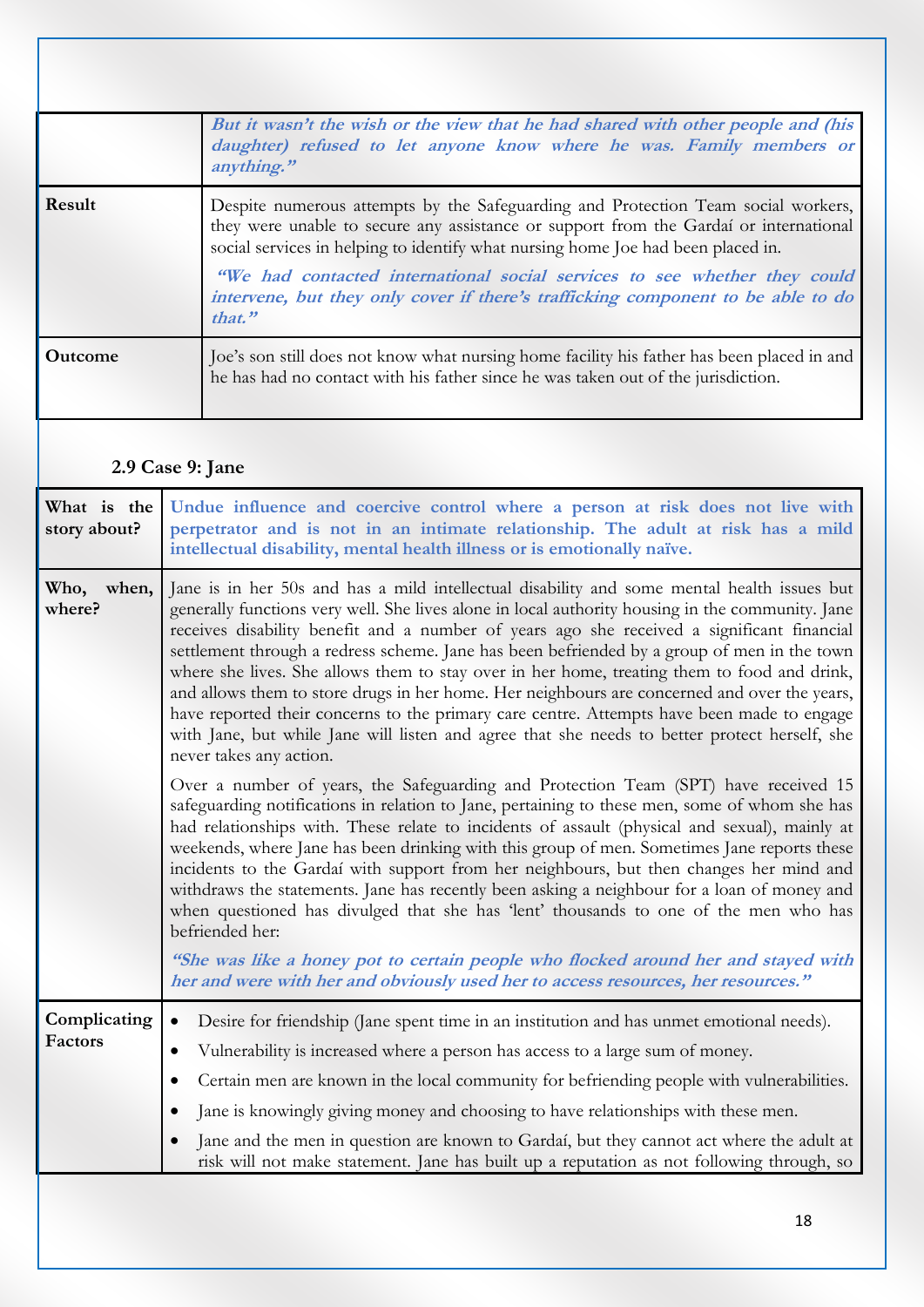|                | the Gardaí tend to see her as some who is always making complaints.                                                                                                                                                                                                                                                                                                                                                                      |
|----------------|------------------------------------------------------------------------------------------------------------------------------------------------------------------------------------------------------------------------------------------------------------------------------------------------------------------------------------------------------------------------------------------------------------------------------------------|
|                | Jane has decision-making capacity.<br>$\bullet$                                                                                                                                                                                                                                                                                                                                                                                          |
|                | Jane often declines to engage with support services and the SPT.<br>$\bullet$                                                                                                                                                                                                                                                                                                                                                            |
|                | Large sums of money and assets have been given away. However, while the adult at risk is<br>under undue influence, this is by 'friends' and not family members.                                                                                                                                                                                                                                                                          |
|                | Safeguarding and social work services are only available during the day. Crisis incidents<br>relating to Jane occur regularly at night-time or weekends.                                                                                                                                                                                                                                                                                 |
|                | "As it happens in our particular area it's the same group of perpetrators amongst a<br>small cohort of women in the community."                                                                                                                                                                                                                                                                                                          |
| Impact         | There is a significant difficulty in marrying a person's will and preference with them being<br>taken advantage of and being financially exploited and assaulted. Capacity assessments<br>undertaken to ascertain capacity in situations where money and assets are being given away<br>may not be thorough enough, and there may be a need for more specialist assessments, which<br>examine the adult at risk's executive functioning. |
|                | "What we're trying to do, respect her wish to be as independent as possible and allow<br>her to associate as she has a right to choose you know. But reduce the risk because of<br>the people she does actually associate with."                                                                                                                                                                                                         |
| Result         | 30 safeguarding meetings regarding this case have been convened over a number of years.                                                                                                                                                                                                                                                                                                                                                  |
|                | Actions taken include:                                                                                                                                                                                                                                                                                                                                                                                                                   |
|                | Gardaí speak with the men involved. They also call in to check on Jane at weekends<br>which results in fewer disturbances at the weekends.                                                                                                                                                                                                                                                                                               |
|                | The SPT social worker calls regularly to see Jane, building a relationship with her and<br>supporting Jane to get involved in a community craft group. Jane trusts her social<br>worker and now shares information when incidents occur, and she is interacting more<br>with others in the community.                                                                                                                                    |
|                | Despite a huge amount of time and effort put into trying to safeguard Jane, she is still<br>living with risk.                                                                                                                                                                                                                                                                                                                            |
|                | "The Gardai have been involved, there have been times when she's agreed to make a<br>statement, there have been times when she's agreed for it to be notified to the guards.<br>There have been times when she hasn't, but it has been notified. There have been<br>times when she's agreed to give a statement and subsequently withdrawn that<br>agreement."                                                                           |
| <b>Outcome</b> | Jane is no longer an attractive target to the men involved (her lump sum of money is now<br>gone); Gardaí are calling regularly, and Jane is not as socially isolated. Jane is still involved in<br>an on/off relationship with one of the men, who meets her on the day she gets her disability<br>benefit and they go drinking together, often ending in her house with her being assaulted:                                           |
|                | "I have attended [many] meetings in the last [few] years in relation to this woman, and<br>yet the degree to which she is safer is not that much more than it was before we had<br>any meetings."                                                                                                                                                                                                                                        |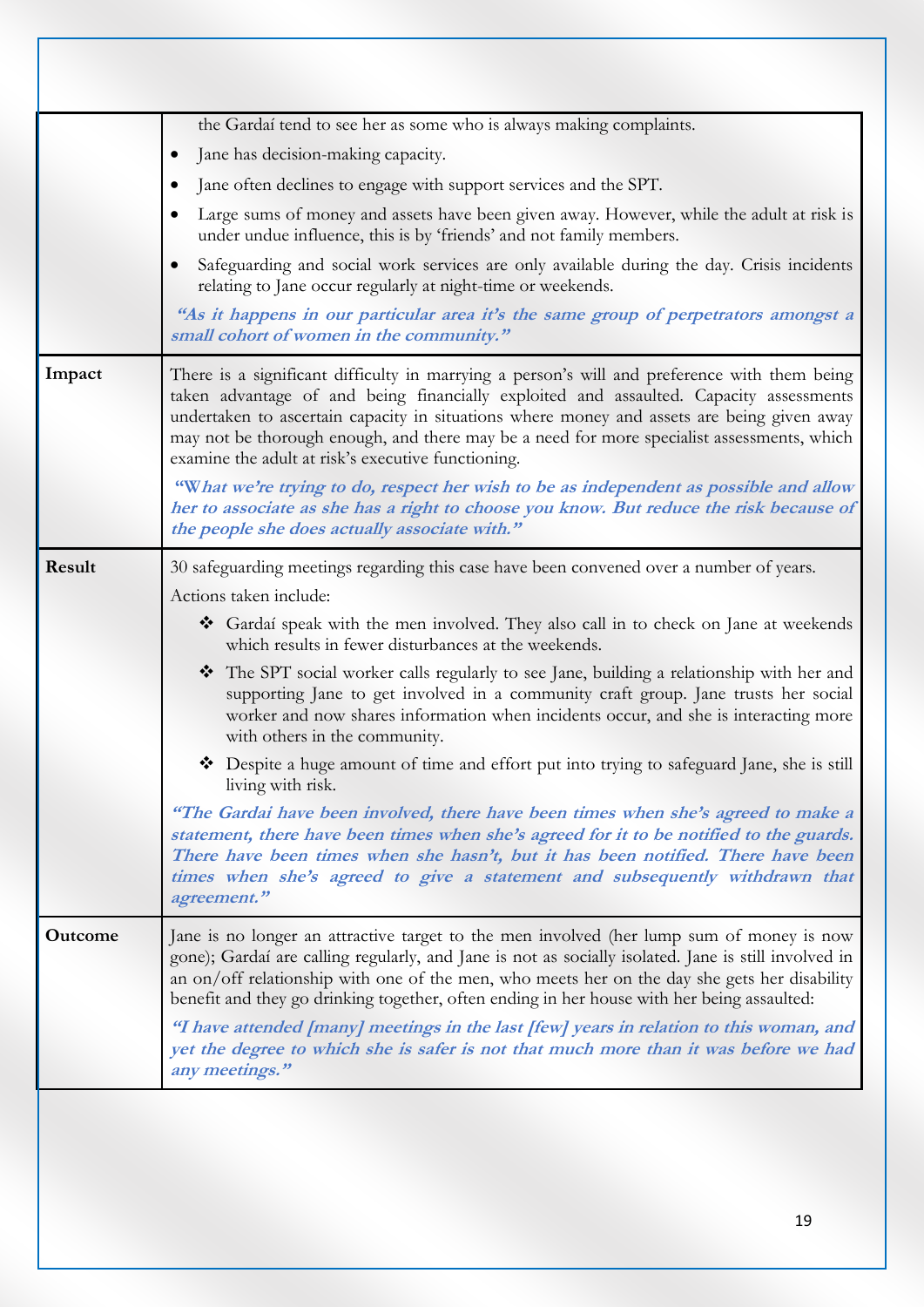#### **Section 3: Key areas of concern**

The safeguarding of adults at risk of abuse, neglect and exploitation by others is often complex. The majority of citizens in Ireland can act to protect themselves when faced with these situations however, there are some who find it more difficult. Safeguarding means putting measures in place to promote and protect people's human rights, their health and wellbeing, and empowering people to protect themselves. The cases outlined relate to five key areas where current legislation and safeguarding policy are not suffienct to protect people's human rights.

#### **3.1 Against will and preference**

A key area, where it can be difficult to protect the wellbeing and human rights of adults at risk, is where adults are prevented from activating their autonomy.

Findings indicate:

- A hidden cohort of older individuals with an intellectual disability now aged in their forties and fifties who were identified as 'service decliners', where parents act as proxy decisionmakers and decline services. These adults are now living with their ageing parents, who they are dependent on for support and care. Frequently, decision-making as to their future care and support rests with family members.
- Ageing parents or other family members can often decide informally to transfer their care and disability benefit to another relative. Participants reported there is nothing to stop a relative removing an adult with intellectual disability from a care setting and the family making a decision to cease engagement with health and social care professionals and service providers.
- There appears to be few available interventions or protective actions to address situations where an older person or an adult at risk is assessed as not having decision-making capacity, who are not a Ward of Court, but are subject to an enacted Enduring Power of Attorney arrangement and are removed from a nursing home facility or taken to another jurisdiction by a family member with power of attorney (against the wishes of other family members and where the known will and preference of the adult at risk is to remain in Ireland).
- Cases where family members bring an older relative to Ireland from another country for a holiday, but then the family decide it is best if their relative remains living with them, for example, to care for their children, even though the parent wants to return home. The parent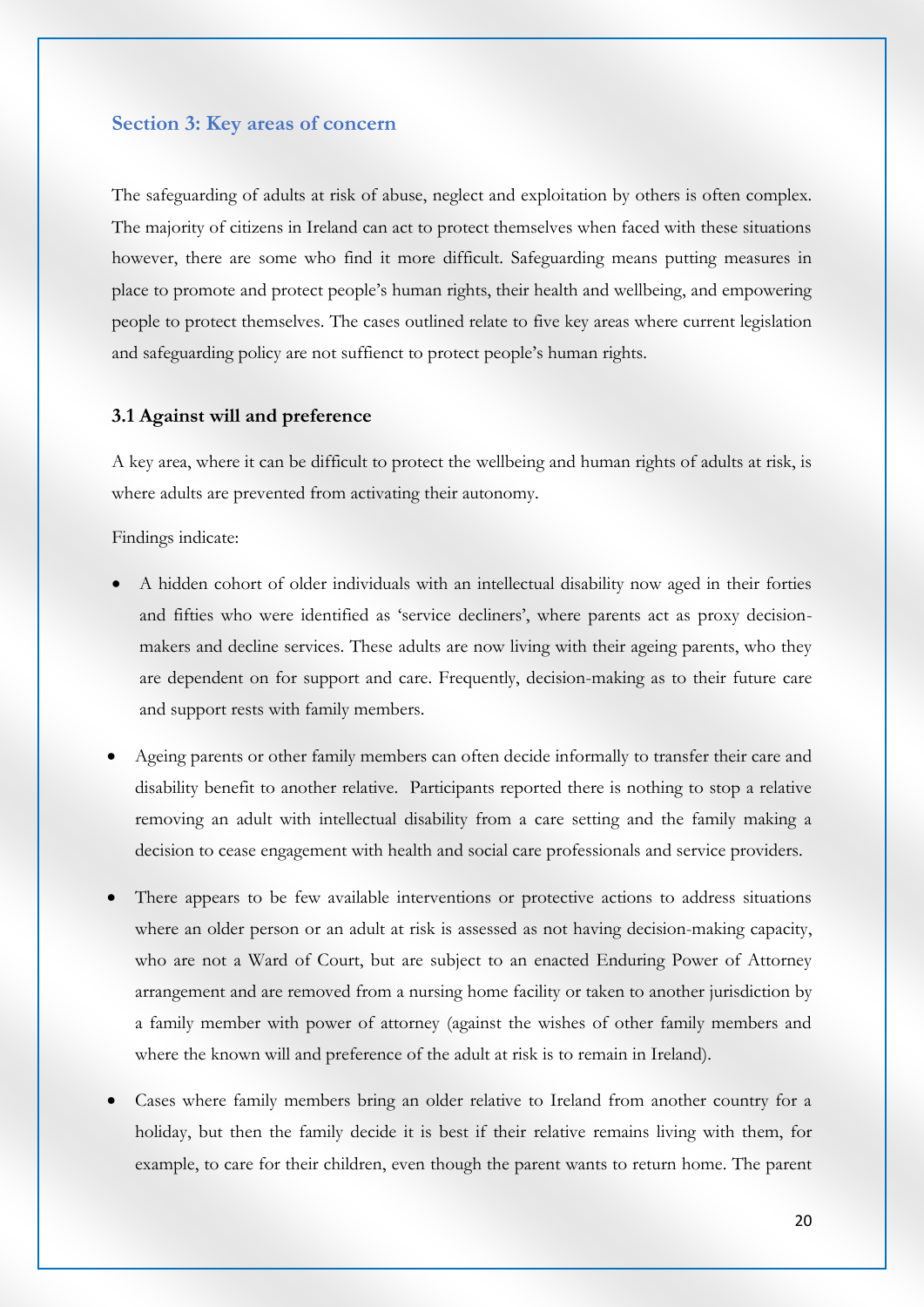often has no English language skills or access to their finances; in effect they are completely socially isolated and cannot return home.

- In situations where a next of kin 'takes control' of the life of an adult with a cognitive impairment, such as an intellectual disability or dementia, but who has capacity, often there are few avenues of intervention to protect their autonomy and their right to selfdetermination, in terms of occupation and choice of where to live.
- Conversely, where a person has no family or is estranged from their family, issues can arise in balancing an adult's right to self-determination while at the same time acting to safeguard their wellbeing, and those living nearby, in situations of self-neglect.

#### **3.2 Coercive control**

Another theme relates to coercive control and undue influence of either older adults with care needs or adults with an intellectual disability by family members resident in their home, or 'friends'/acquaintances living in their locality. Although the *Domestic Violence Act, 2018* applies to issues of coercive control, the attachment and dependency with the family member combined with cognitive and/or physical impairment, is often a barrier to the parent agreeing to take concrete action. The adult at risk is required to attend court and activate any orders granted. Third-party accounts for example, from a social worker are often not enough for the case to proceed to prosecution.

- These situations involve a family member acting as a gate keeper or exerting undue influence and preventing their relative receiving services they have consented to through intimidation or threatening behaviour.
- Other situations involve men in the local community known to befriend women who are vulnerable due to impairments such as an intellectual disability and/or mental illness in order to access their resources including savings, accommodation, and sexual activities.
- On the one hand, social workers must accept the adult at risk's will and preference to continue in a relationship with the abuser(s).On the other hand they are required to follow policy and procedures to act to protect the adult at risk from being taken advantage of and being financially exploited, sexually or physically assaulted. These situations pose ethical and moral dilemmas for the professionals involved.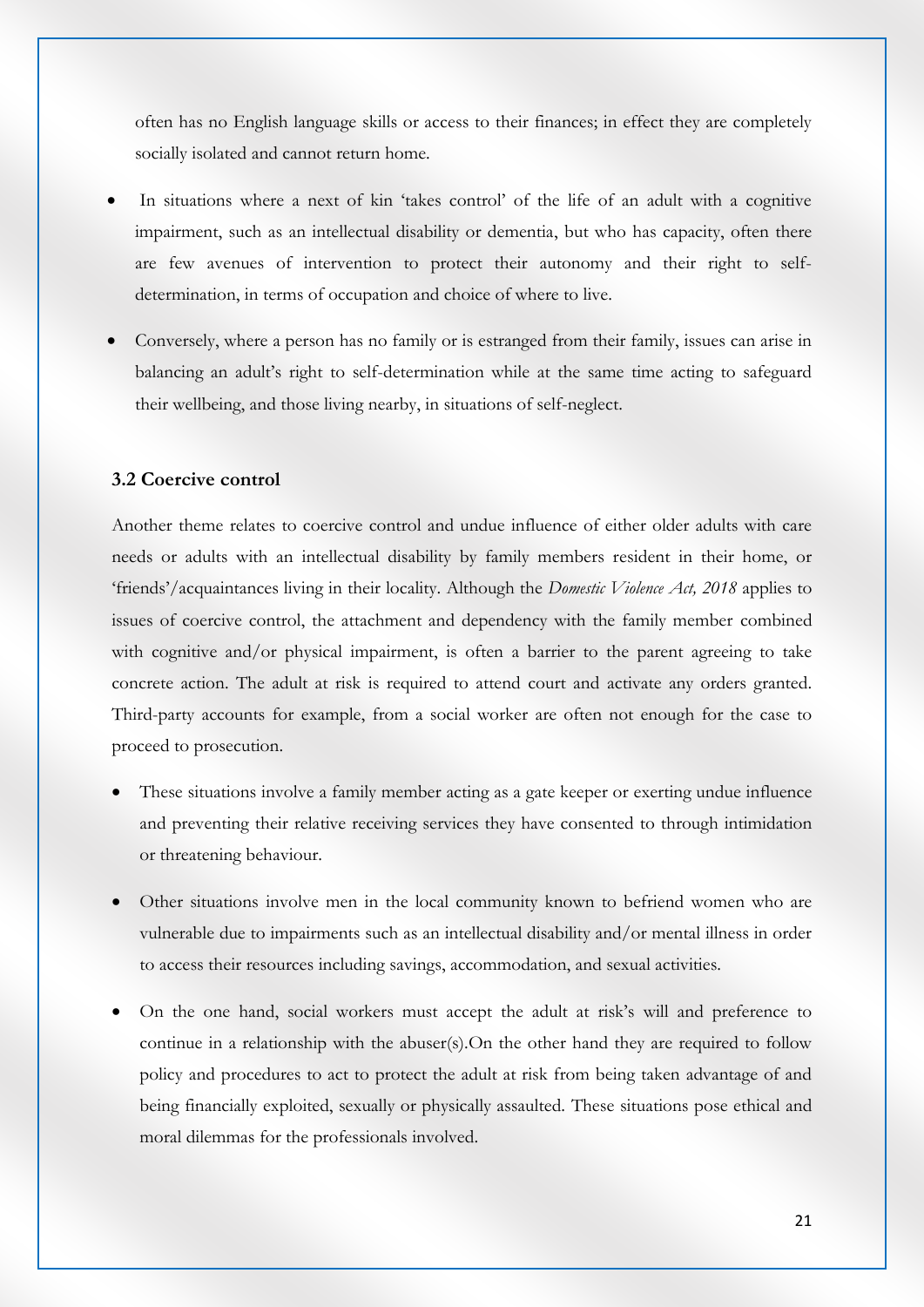As no law has been broken (or can be proven if entry denied), Gardaí do not have to respond (though in many cases they will accompany the professional during a home visit, for example).

#### **3.3 Failure to provide any health and social care services**

Early intervention and the implementation of effective safeguarding and protection plans is difficult due to a lack of services and resources such as home supports. In some instances, there were relatively few social workers available to carry out these roles or their caseloads were so high that waiting lists were in operation.

- Lack of availability to community supports and limited access to housing or supported accommodation created barriers to safeguarding adults at risk. Places of safety cannot be secured for older people experiencing domestic violence; acute hospital beds or women's refuges are not appropriate placement options for this cohort. The public body responsible for delivering care and safeguarding adults who are at risk, the HSE, are not obliged to provide support services to keep adult at risk safe.
- The failure of the HSE to provide home care supports viewed to be essential to safeguarding plans, particularly in situations of unintentional neglect, was repeatedly highlighted. Situations where the persons' will and preference are to remain living at home, but their care needs are such that their family no longer have the capacity or financial resources to meet their care needs places these adults at significant risk.
- People with acquired brain injury or mental health difficulties were identified as having distinctive needs and who tended to fall through the cracks of service provision. Their behaviour can pose a risk to other family members, while at the same time they may be at risk to themselves and others. Mental health social workers described ethical challenges relating to their safeguarding role and the difficulty in practice of balancing 'care and control' of their service users in safeguarding investigations, particularly where their service user is the alleged perpetrator.
- Carrying out safeguarding work in an environment of reduced staffing levels and the current HSE recruitment embargo is extremely challenging. . This issue was deemed to be particularly critical for Primary Care and Mental Health social workers with participants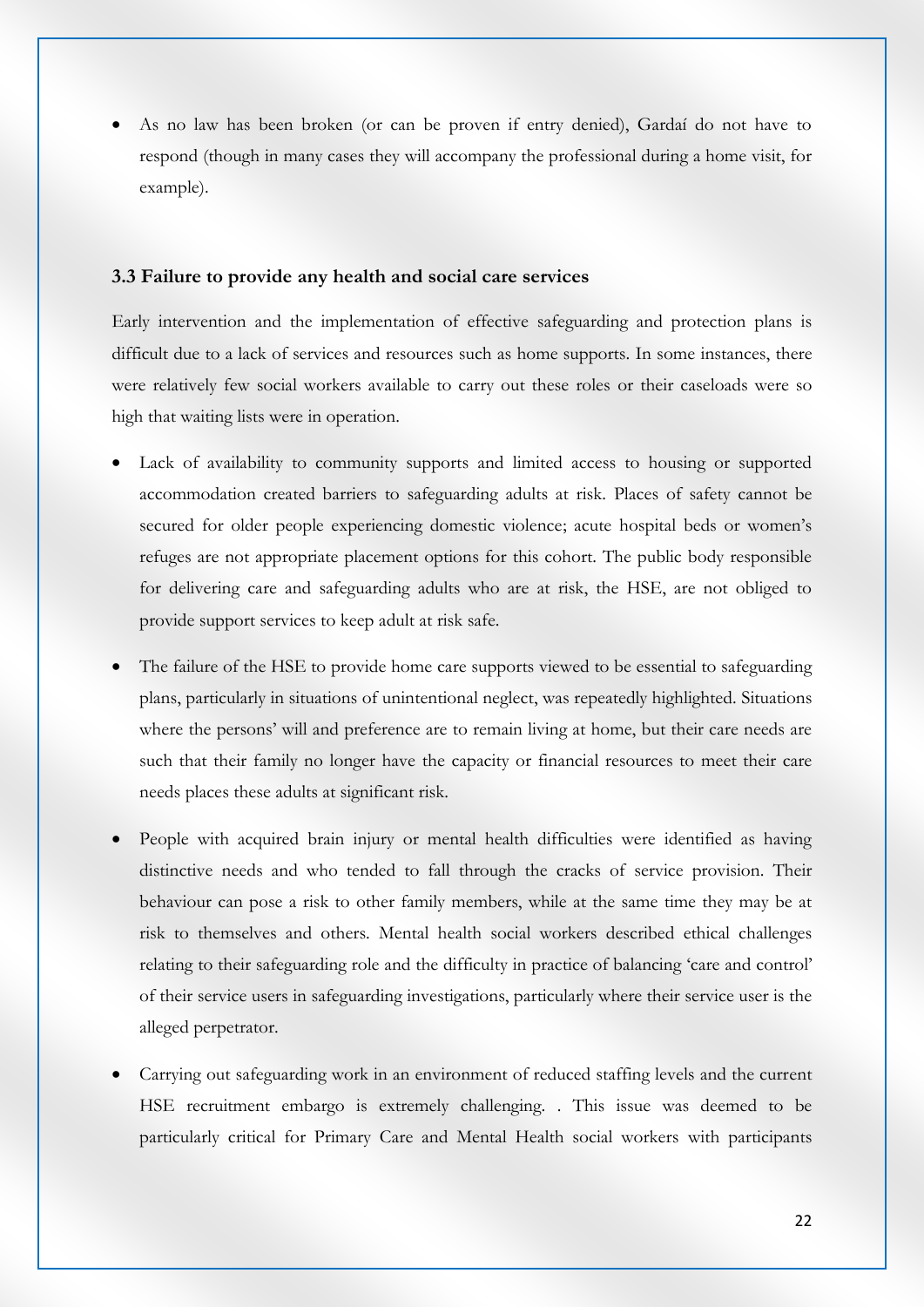reporting that service users can wait 6 to 8 weeks to access a Primary Care social worker in some areas.

 The lack of services to support the specific needs of people with dementia and their family carers was a recurring theme. Particular challenges related to caring for those who have significant behavioral and psychological symptoms of dementia due to the complete absence of support for carers of people with dementia for example, who wander at night-time. In situations where the person with dementia's behavior cannot be managed or is posing a threat to themselves or others, the only form of support available to a family carer is to ring the Gardaí or emergency services.

#### **3.4 Poor information sharing**

The practical challenges of carrying out safeguarding investigations with a range of agencies in the context of *General Data Protection Regulations, 2016* (GDPR) was highlighted as a significant barrier to effective safeguarding.

- GDPR requirements mean that TUSLA requires the consent of both the adult at risk and their parents (if they represent concerns when a child was under 18) to share information with other social workers in relation to children who were in care and who are now transitioning to adult services. Participants described having to engage in protracted, bureaucratic processes to access information.
- It was often the case that information about cases known to Safeguarding and Protection Teams could not be shared with medical social workers if a client is admitted to hospital, unless the adult at risk gives consent. In many instances however, it is not practical to seek this consent if the adult at risk is too ill or does not have the capacity to give consent at that time.
- Safeguarding and Protection Teams can share information with the Gardaí, but the Gardaí are often limited in what information they can share; participants reported that the Gardaí can only share information with others if it is deemed to be an emergency situation.
- Agencies or service providers can only use the initials of persons' names when reporting safeguarding incidents to Safeguarding and Protection Teams or HIQA. Participants believed that this poses significant barriers to pattern forming assessments where there may be ongoing concerns or multiple incidents relating to one individual.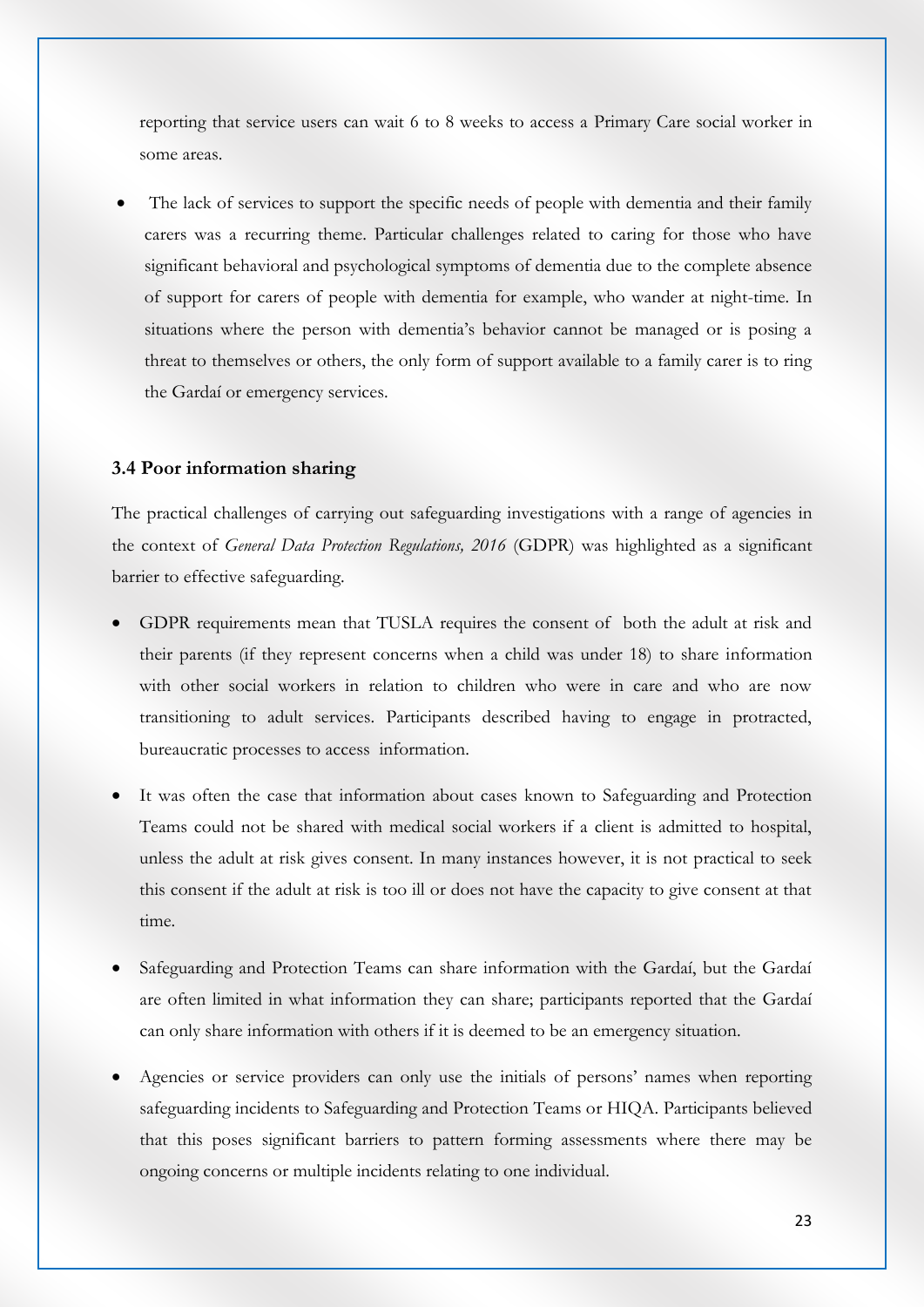Lack of access to information meant that safeguarding investigations can be limited and restricted. For example, a person may be a service user of the mental health services, but mental health staff cannot share information on the person's diagnosis, making it extremely difficult to carry out risk assessments. This may also create situations of risk for staff.

#### **3.5 Challenges and implications for safeguarding practice**

The social work role in adult safeguarding processes is underpinned by core values and principles including, self-determination, human rights, empowerment, seeking consent and building trusting relationships. Participants reported that in, the majority of cases, effective outcomes are achieved drawing on existing legislation and the *HSE Safeguarding Vulnerable Persons at Risk of Abuse - National Policy and Procedures, 2014*.

However, the findings identified a number of challenges:

- There is a considerable lack of consistency in practice, in terms of available resources, roles and responsibilities and interagency working accross HSE Safeguarding and Protection social work teams.
- The referral process for adult safeguarding was described by participants as being in disarray, with different initial assessments being carried out in different Community Health Office (CHO) areas. Differing thresholds were reported (some take an early intervention approach to prevention while others require abuse to have happened). There were also variations in practitioners' understandings of what constitutes abuse and differing interpretations of what constitutes a 'vulnerable adult'.
- The discretionary nature of how cases are taken on by Safeguarding and Protection Teams and the absence of an appeals or review process when there were refusals to accept a referral to the Teams was a cause for concern.
- Discharge from hospital to community and other transition points were highlighted as problematic, as often there was ambiguity and a lack of clarity in relation to who should follow-up on actions where there were adults at risk.
- The absence of available interventions used to address situations where a person is resident in a private nursing home and their care needs as outlined in the hospital discharge care plan are not been met, leading to situations of neglect was highlighted.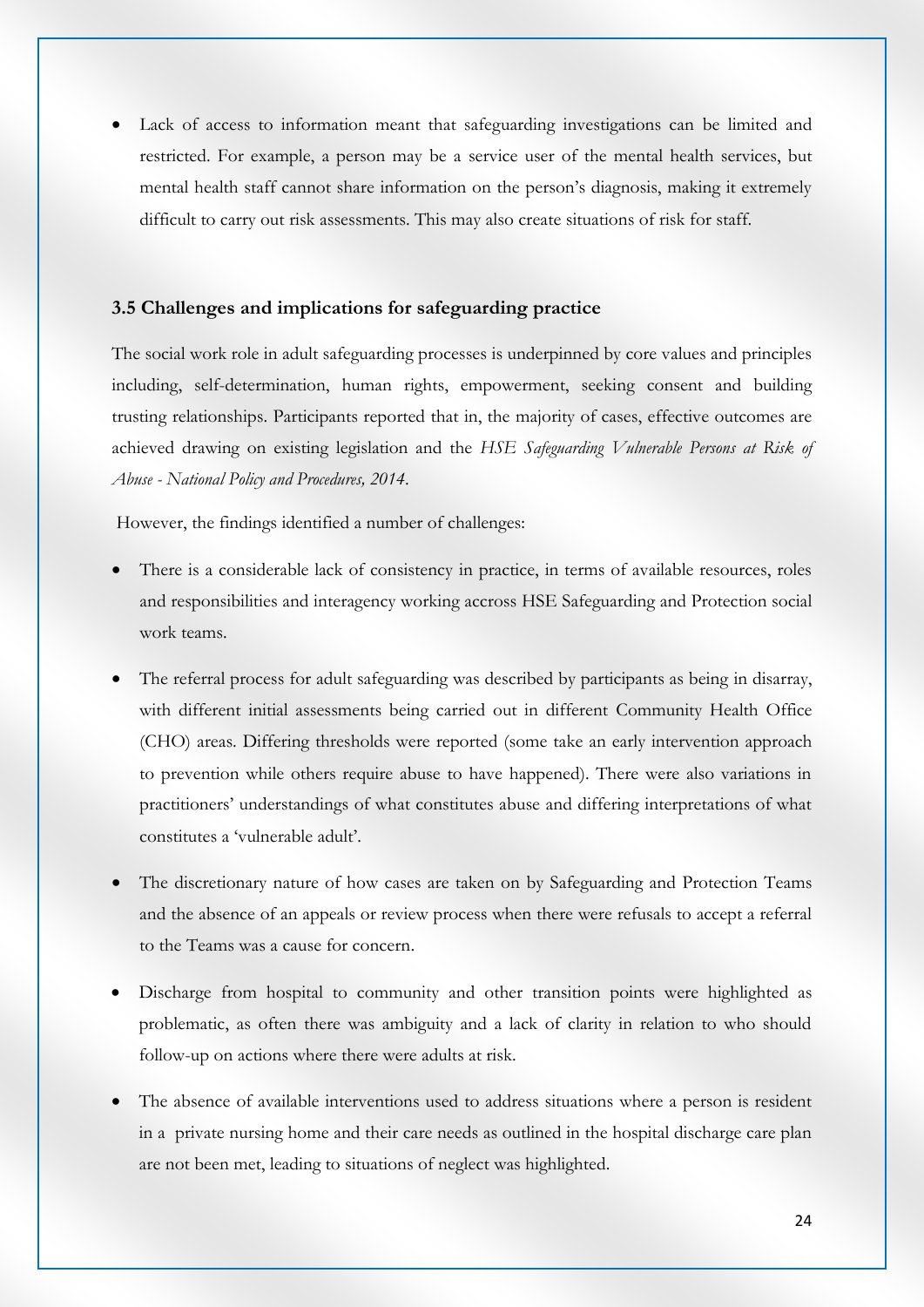- A lack of privacy and difficulties in carrying out an initial assessment or to interview an adult at risk in private when family members or alleged perpetrators are in proximity was reported. In a number of cases, for example, family members recorded interviews.
- Existing safeguarding statistics are under-reporting safeguarding activities and current levels of abuse. Mental Health social workers reported that currently there are no statistics gathered relating to the safeguarding cases they investigate and are responsible for.
- Criminal legislation requires the person who has been abused to give a statement of complaint to Gardaí, otherwise they cannot take concrete action. Currently, there is no provision for specialist interviewing or joint interviewing between Gardaí and social workers in the way that there is in child protection cases; this makes it more challenging to engage with the adult at risk.
- In situations where financial abuse has occurred and the victim is cognitively impaired or has dementia, participants stated that it is unlikely that a prosecution will occur.

#### **Reflection 1: What helps in safeguarding processes?**

Participants described several enablers to safeguarding processes including the role of Gardaí at the local level, improved policies and training for bank staff in situations of financial abuse and the appointment of a Designated Safeguarding Liaison Officer in the Department of Social Protection.

- While the Gardaí have high ranking officers in a range of regional safeguarding committees, this expertise and knowledge may not filter to Gardaí in local communities. Participants commented, however, on how the intervention of Gardaí at a local level can bring about positive outcomes for example, having 'a chat' with person of concern or visiting the adult at risk's home to check if they are safe.
- Good training for bank officials facilitated sharing of information with social workers, enabling positive outcomes. Participants reported significant challenges, however, in engaging with other financial institutions who do not have specific training or policies relating to financial abuse.
- The appointment of a Designated Safeguarding Liaison Officer in the Department of Social Protection was reported to be beneficial in enabling Safeguarding and Protection Teams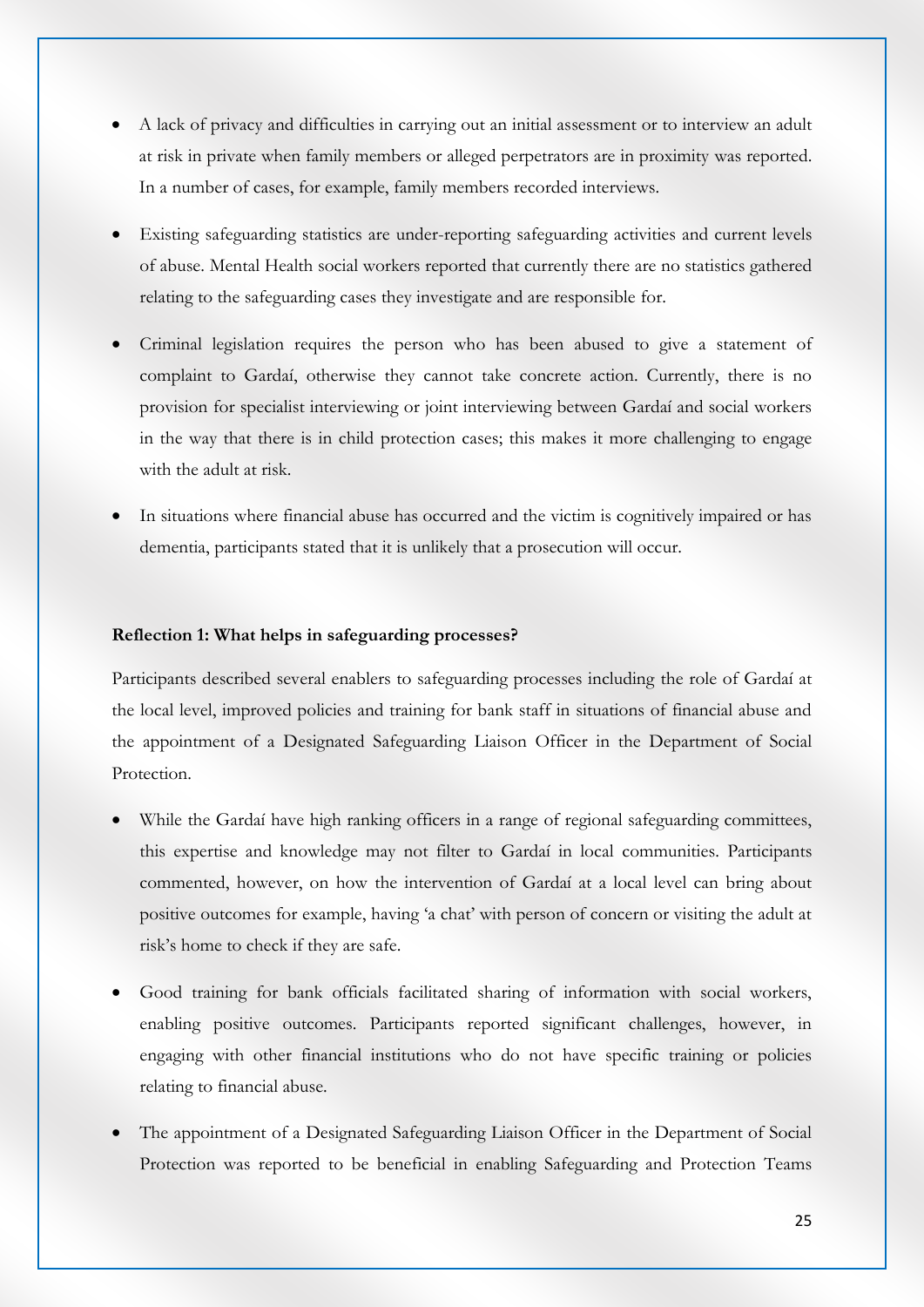where there were safeguarding concerns involving financial abuse and social welfare payments.

- Domestic Violence legislation offers some protections and the opportunity for positive outcomes. Participants felt that in situations of child to parent abuse, parents want their relationship with their child to continue and access to relevant support services. Living their final years estranged from their child may not justify the ends from their perspective.
- Where different agencies work together, with a willingness to share responsibility and funding, such as TUSLA working with agencies to support a young adult to transition to education or adult services, then good outcomes can be achieved.
- Reasonable legal accommodations should be made for people with cognitive and/ or physical impairments for example, the option of providing video-link evidence in court proceedings.

#### **Reflection 2: Ward of Court Processes (WOC)**

Where lack of decision-making capacity can be shown, findings suggest that WOC legislation can offer protection, but it is generally used as a last resort, when all other avenues have failed. As a result, more restrictive outcomes can occur, for example when the adult at risk is moved to nursing home care due to the absence of community supports such as a home care package.

- A benefit of WOC is that it allows third parties to be involved and enables everyone to have voice. The appointment of a Guardian Ad Litem to adults with an intellectual disability can be beneficial and helps to support their voice, will and preferences.
- The WOC Office can direct the HSE to provide care or support and allows professionals or a social worker to seek assistance of the Gardaí and gives authority for them to intervene. The WOC Office can instigate a Fair Deal application in situations where family members will not engage with the process.
- The composition of the Committee in WOC processes can be problematic. Findings suggest that, in some cases, there is a need for more rigorous interrogation of evidence relating to the role of family members and that greater consideration should be given to the views of the professionals involved in the case.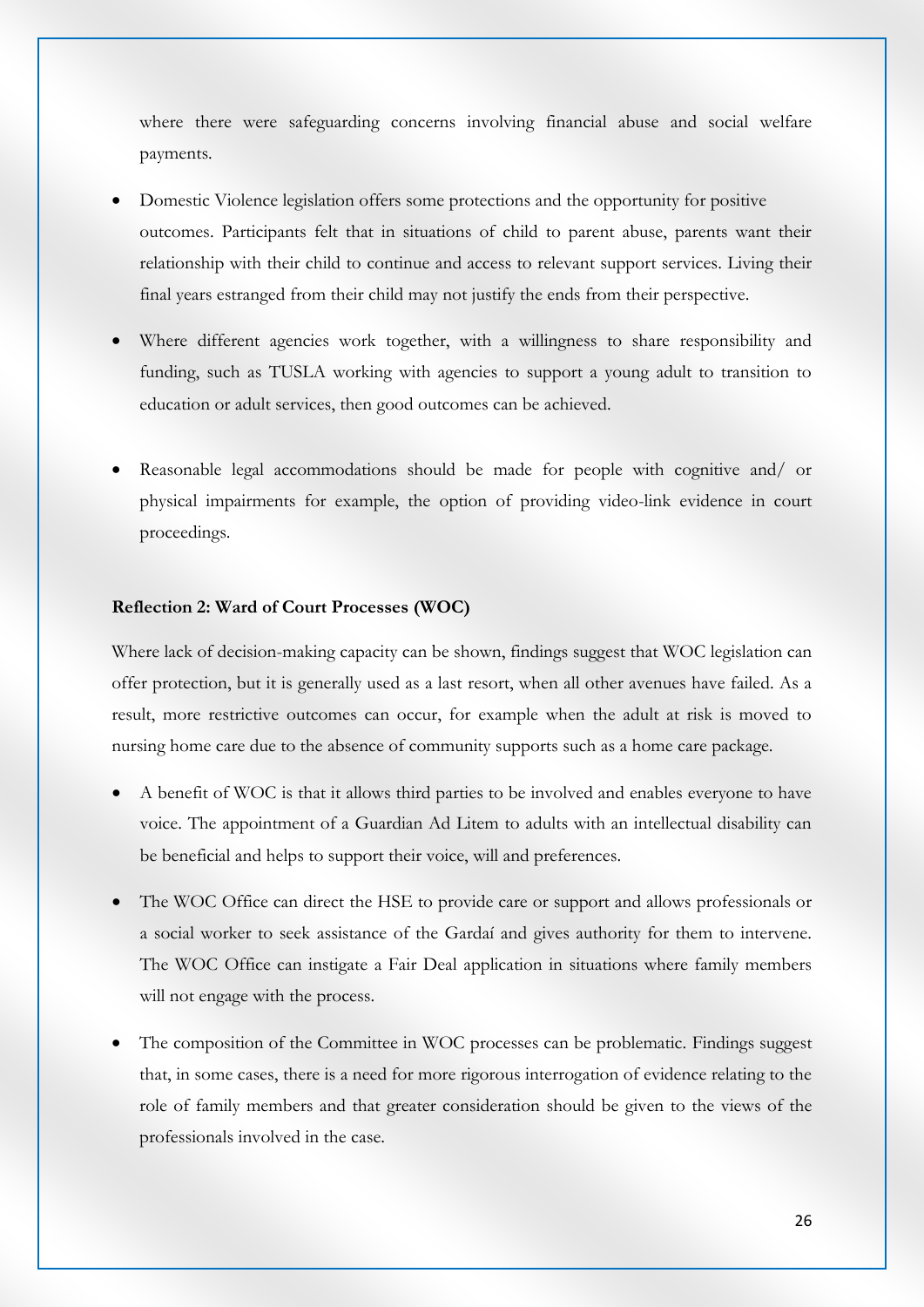- Ancillary orders such as Protection Orders, make individuals accountable to the court. The person of concern can be summoned to appear before the judge if they are being obstructive. However, Gardaí have no powers to arrest under this legislation in order to prevent a person of concern fraternising with an adult at risk. On the other hand, participants highlighted that they would have power to intervene if a Safety Order had been applied for.
- Keeping WOC cases under review can be helpful on the one hand, as the decision on the Wardship arrangement is not final. On the other hand, a review arrangement creates uncertainty for the Ward and the professionals involved, in relation to where the Ward will reside on a long-term basis.
- Time delays in WOC application processes were highlighted as a significant issue. The HSE have no authority to keep an adult at risk in a place of safety for example, an acute hospital, while the WOC application is processed. Family members can remove an adult at risk in the interim unless an ancillary order is granted.
- Where an acute hospital applies for a WOC in respect of an adult at risk and the adult is subsequently discharged, participants reported that there may be no follow up on the application.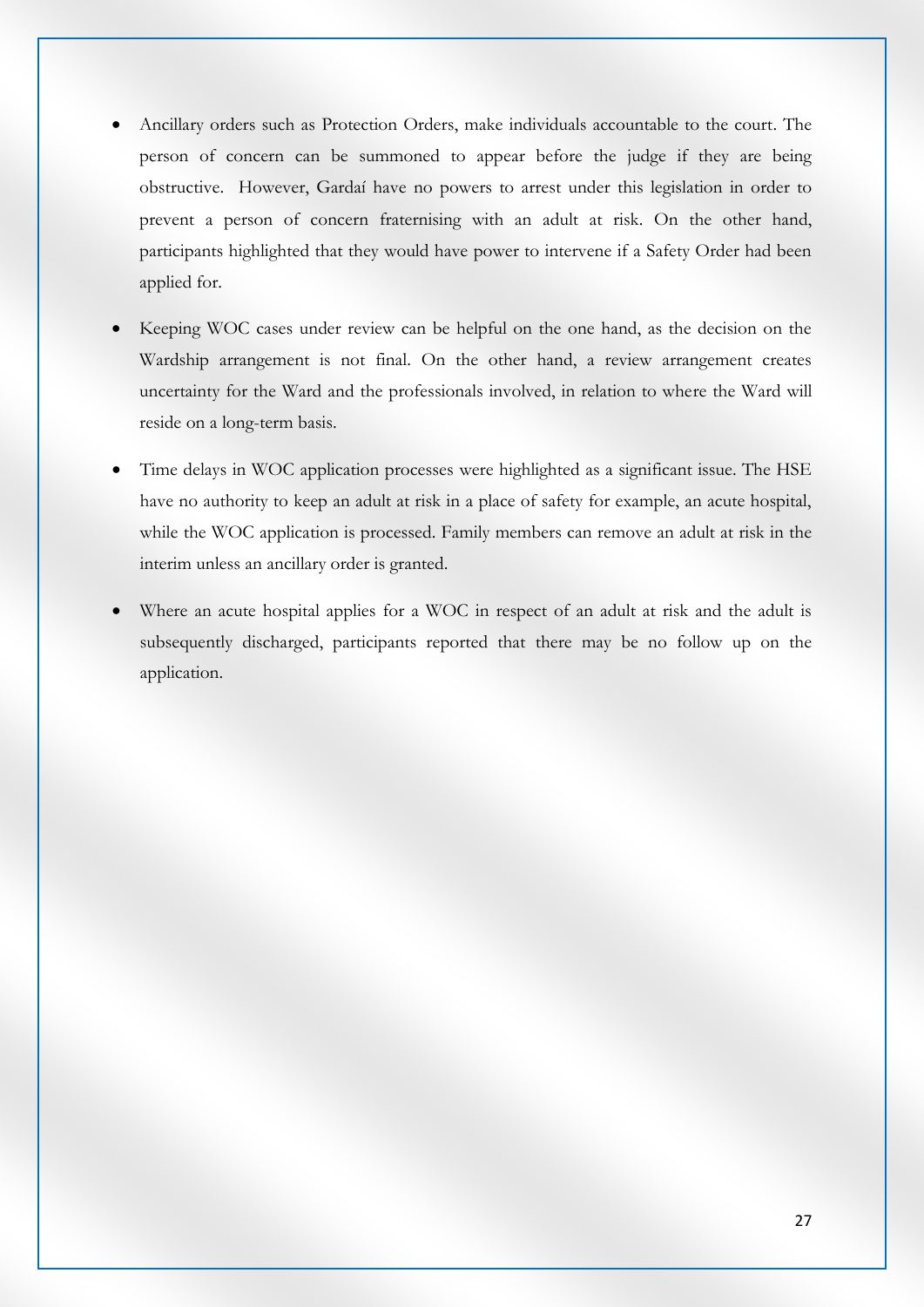#### **Section 4: Findings and Observations**

#### **4.1 Survey Findings**

Survey respondents  $(n=116)$  were asked to rate what additional legislative provisions and duties they would find helpful in their safeguarding work. All respondents were social workers in the areas of adult safeguarding, mental health, primary care, medical, intellectual disability, physical disability and child welfare and protection. Findings indicate that respondents believe strongly that current legislative provision is not adequate and that in some situations, additional duties and powers would be helpful. The following section details the key survey findings.

- **Duty to report (with consent or where the person doesn't have decision-making capacity):** obliges designated categories of people to report incidents of abuse/neglect **91% of respondents felt this would be helpful or very helpful.**
- **Mandatory reporting:** obliges designated categories of people to report incidents of abuse/neglect regardless of whether consent to report is given by the adult at risk **61% of respondents felt this would be helpful or very helpful**
- **Duty to provide assistance:** relevant bodies can be directed to make available health or social care, legal, accommodation or other services to person assessed as in need of protection; and/or assist the adult in obtaining those services **90% of respondents felt this would be helpful or very helpful**
- **Duty to cooperate:** obliges specified bodies (for example, the Gardaí or Banks) to cooperate with inquiries **92% of respondents felt this would be helpful or very helpful**
- **Duty to consider importance of providing advocacy and other services: 91% reported this would be helpful or very helpful of respondents felt this would be helpful or very helpful**
- **Powers to obtain information:** authorized to interview anyone who can assist with an investigation (spouse, near relatives, friends) and have powers to obtain information required (for example reports from GP, healthcare providers, person who manages financial affairs)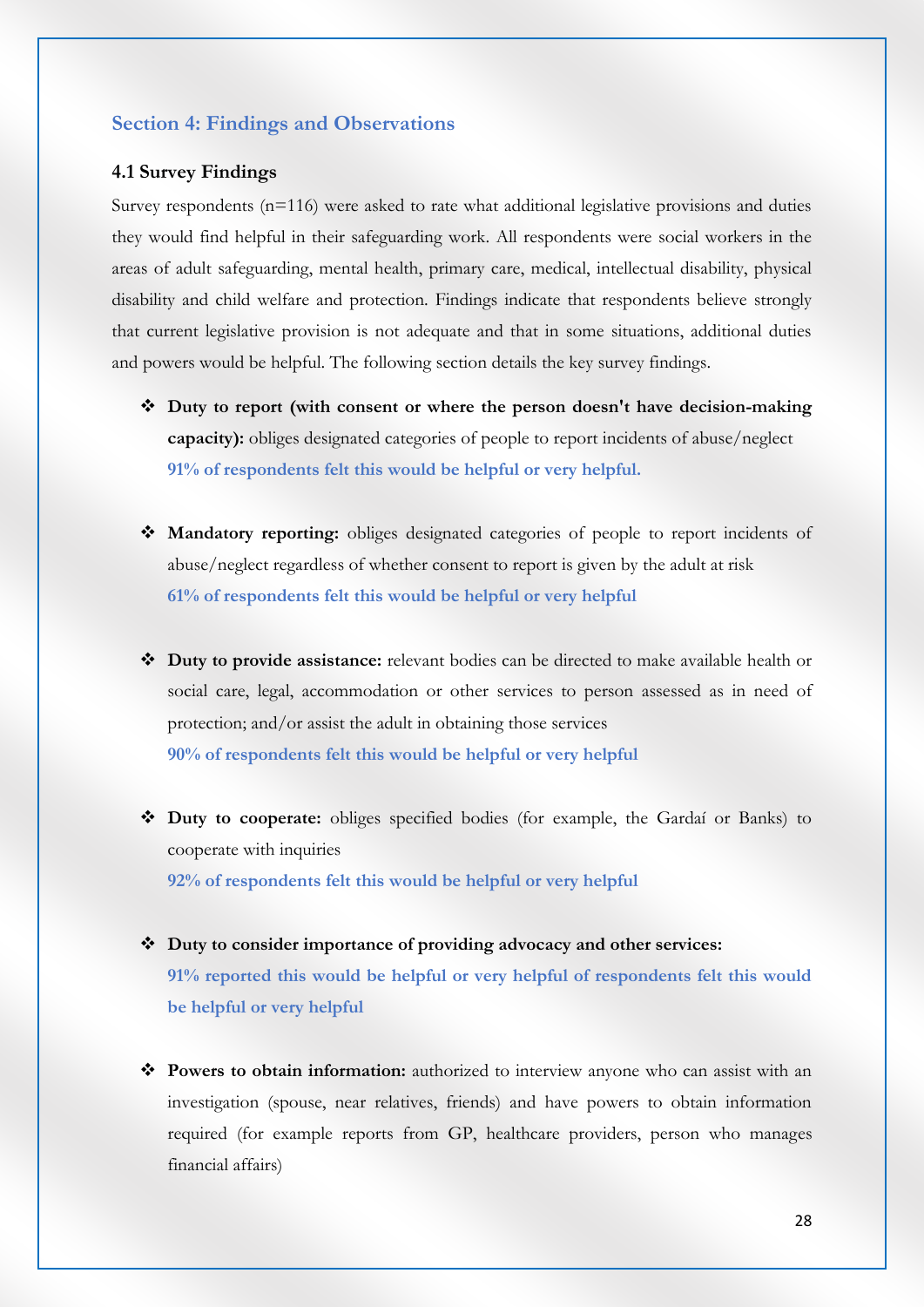#### **88% of respondents felt this would be helpful or very helpful**

 **Duty to secure adult involvement in decision-making**: adults in need of protection should be involved to as great an extent possible in decision-making about support and/or assistance

**94% of respondents felt this would be helpful or very helpful**

- **Assessment Orders:** can apply to court for an assessment order to allow for an adult at risk of serious harm to be taken to a more suitable place in order to conduct an interview and/or a medical examination. No power to detain the person if they choose to leave **79% of respondents felt this would be helpful or very helpful**
- **Removal Orders**: can apply to court for a removal order to protect an adult from abuse. The person is removed to a place of safety for 7 days. There is no power to detain the person if they choose to leave

**75% of respondents felt this would be helpful or very helpful**

 **Banning Orders**: A judge may grant a banning order against a person who poses a risk **89% of respondents felt this would be helpful or very helpful**

#### **4.2 Summary findings on additional protections**

While participants outlined the usefulness of some existing legislative provision, they also highlighted the necessity of additional legislative duties or powers in order to ensure adults at risk are fully safeguarded and do not 'fall through the cracks'. This section will incorporate findings from the focus group, interviews and survey data; qualitative comments will be used to illustrate these views.

#### *Legislative underpinning of roles and responsibilities*

Some participants argued that legislation is required to clarify roles and responsibilities within safeguarding processes. This would help address some of the problems and ambiguity in the current system:

**"The establishment of safeguarding teams who case manage, investigate, intervene and review concerns of abuse and are mandated to do so. The current policy is dangerous in**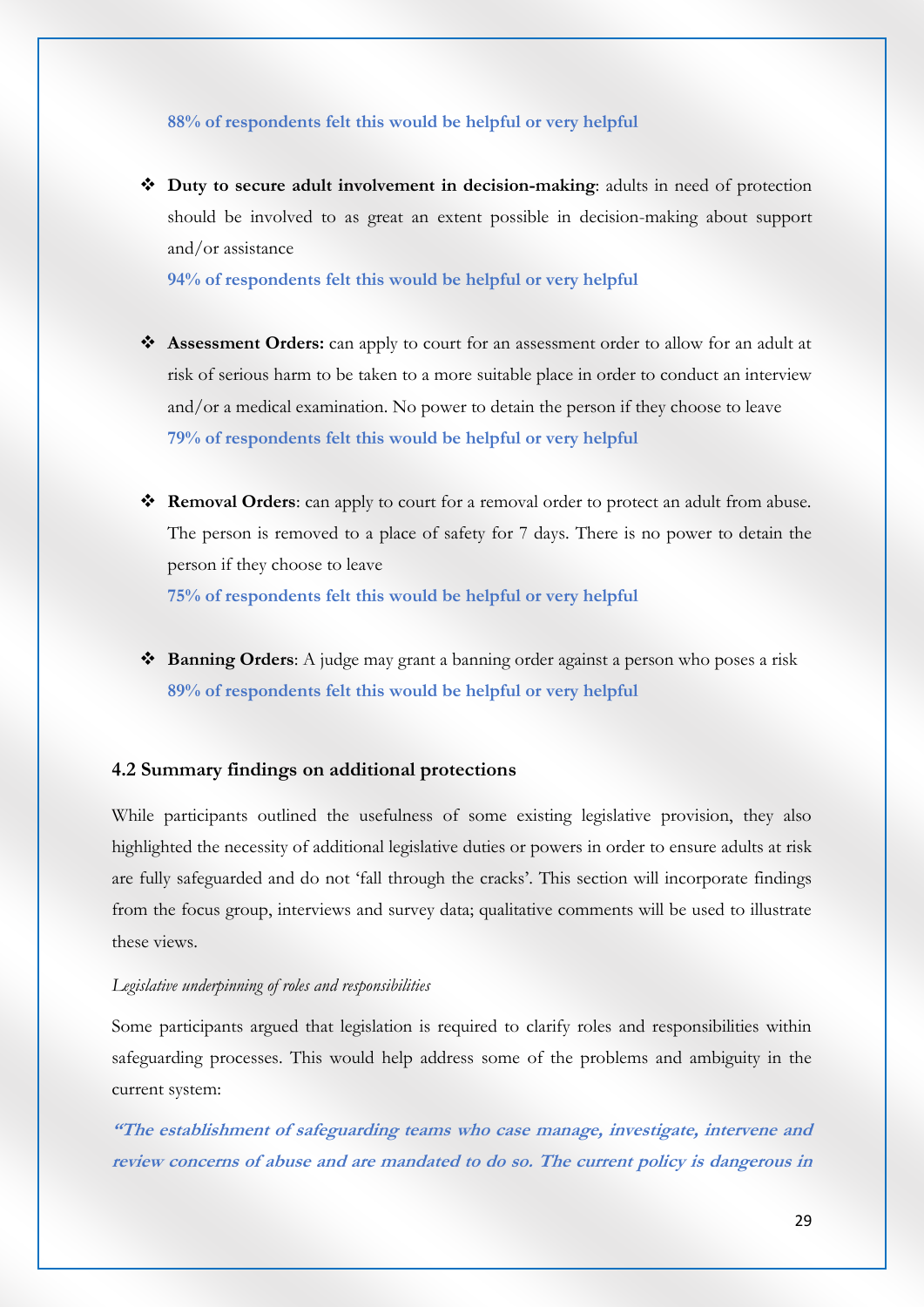**that we have safeguarding teams who only need to act as consultants to others. Expecting those who work with older people but who do not have the skills and time to manage safeguarding plans is counterproductive and likely going to lead to people taking a 'blind eye' approach to abuse concerns because they don't feel they are equipped or supported to do what is required."**

**"Need a clear legal framework as with child protection to ensure adult safeguarding is taken seriously. Social workers support and advocate for clients every day - this role needs to be recognised, supported and amplified - not undermined by 'new initiatives'."**

#### *Duty to Report*

Participants described how a duty to report should be more like a duty to have a conversation with the adult at risk. The onus on the professional was to work with the person to get 'buy in', to engage with the person gain consent, rather than just having an obligation and duty to report. Participants explained how gaining consent and 'bringing the person with you' makes the possibility for intervention much greater:

**"Have you got that person's consent because no more than in any social work intervention be it with children or be it with adults, you know unless they have actually said look I'm concerned about you and you know there's a social worker that could sit down and meet with you if you were open to that, but mandatory reporting, it seems that they don't have any responsibility to tell the person that they are highlighting it.**"

#### *Mandatory Response*

Some participants believed that there should be a mandatory response requirement which has a legislative underpinning:

**"My experience in relation to safeguarding, people are certainly willing to refer but there's a risk that nobody wants to do the safeguarding. Safeguarding as everybody's business is another great cliché…But again I make the point, one person or one team on their own is not going to save anybody, it's not going to reduce the risk. It is a multiagency and multidisciplinary effort so I think anything that would formalise that approach more. I would certainly welcome that. Because my experience has been to date that…you know some individuals and professionals see safeguarding as merely reporting and that's it."**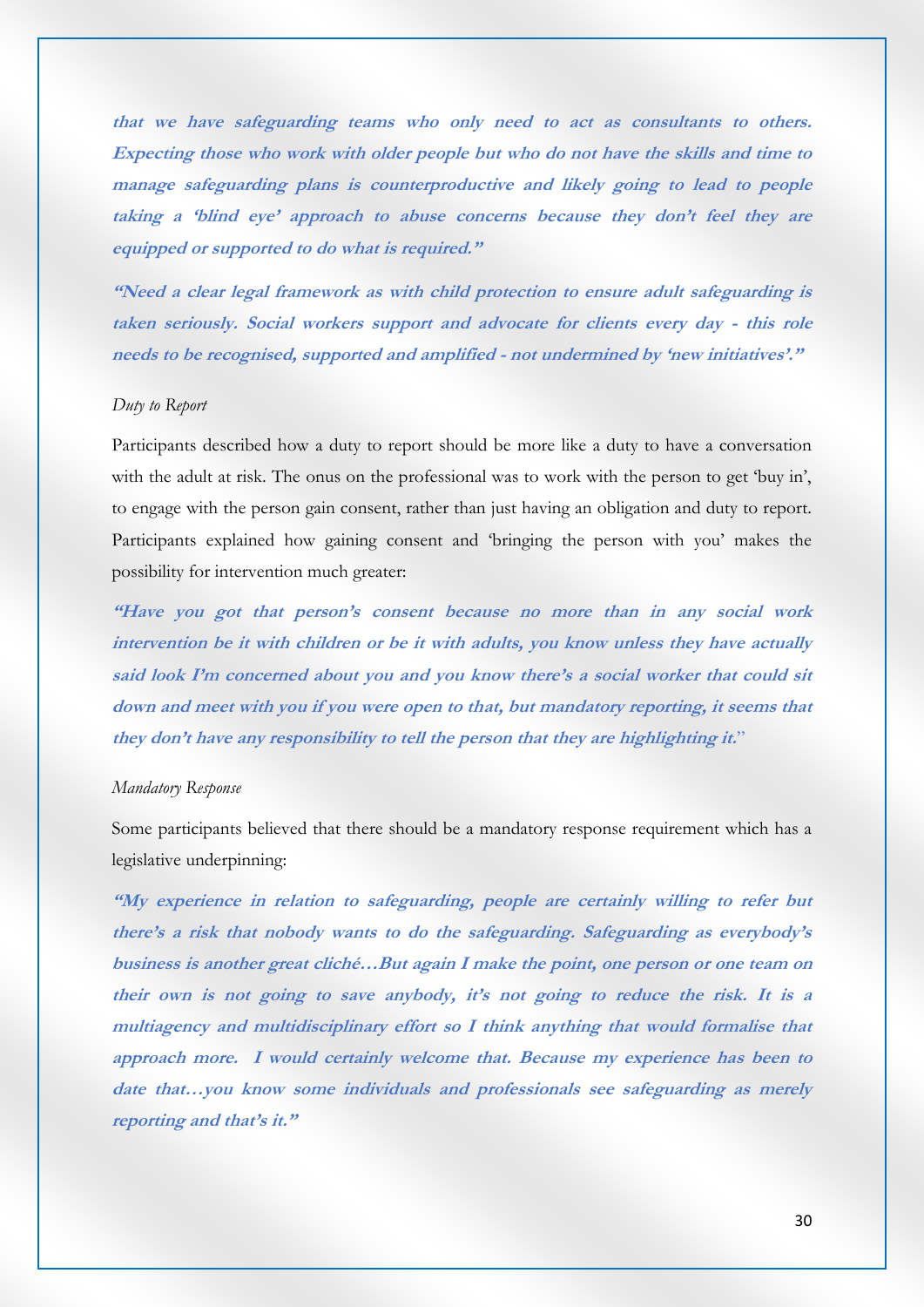#### *Duty to provide assistance*

The majority of participants stated that new legislation should include a duty to provide assistance and mandated provision of resources for early intervention and prevention. This could include, for example, carer support, independent living units, housing, addiction services and access to appropriate diagnosis and treatment. Participants believed strongly that legislation should be introduced which would compel the HSE to provide such appropriate services. This would enable social workers to intervene in the knowledge that safeguarding plans could be implemented and service provision would enhance the rights of the person at risk:

**"Biggest issue I have in working in area of safeguarding in the community is the lack of supports to offer as part of a safeguarding plan. It is easy to identify the risks and write up a plan of what might reduce the risks but the resources are not there to back this up simple resources like access to day care and respite to provide and outlet for the person, and to relieve the stress of carers."**

#### *Power to act where adult at risk consents to safeguarding intervention*

Participants highlighted the need for legislation to give them the power to implement safeguarding plans where an adult at risk consents. This could enable home care providers to deliver home care services in the home of a person who has consented to services where a family member is resistant. This would help support the adult at risk to have their care needs met at home for longer, rather than having to remove them from their homes to a place of safety (usually an acute hospital), and then to nursing home care. It would be useful if this type of legislation could also offer protection to care staff both entering a person's home, but also working in day and residential care settings where there is intimidation or threatening behaviour by family members, wishing to sabotage service provision and placements:

**"The mother she was quite happy with it but the daughter didn't want people coming into the house so she would be quite I suppose a combination of her being threatening towards them, and being verbally abusive … all of our efforts none of them provided really satisfactory solution over any period of time."**

**"Families don't have authority to make those decisions but at the same time that doesn't work on a day to day practice because they're at home with the family, they're being cared for by the family they're living with family, we can't force our way into, we can't insist that home help hours are implemented."**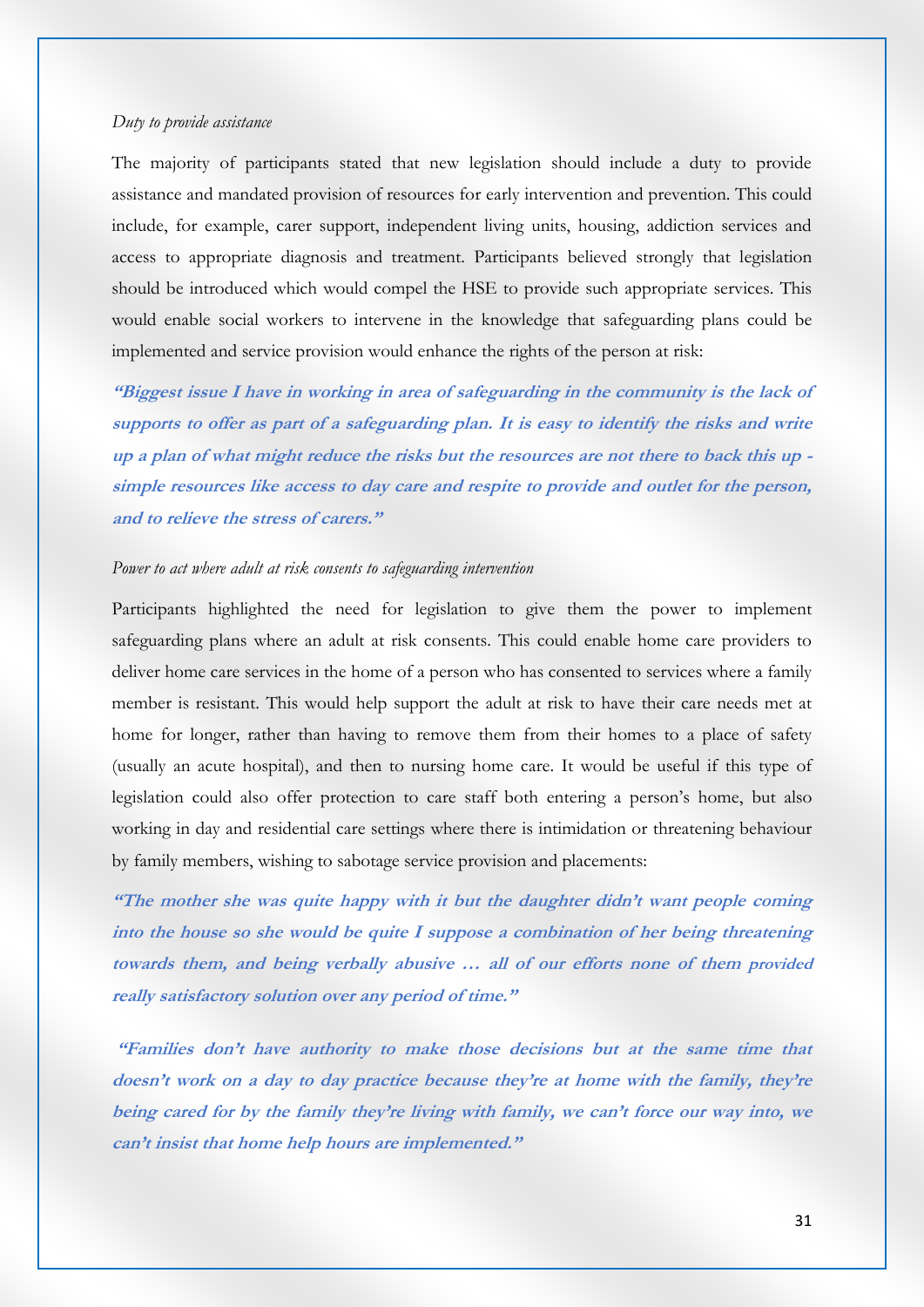#### *Duty to secure involvement of adult at risk*

A duty to secure the involvement of the adult in need of protection to the greatest possible extent in decision-making about support and assistance is also essential. Participants reported how teams can get "*bogged down in risk rather than autonomy*". In these situations, the adult's will and preferences may not be ascertained or acted on where their wish is to return to a risky situation and their capacity is diminished:

**"Hugely important, traditionally operated on a best interest principle in our care provision. Consent policy talks about the person having to give consent and that nobody can give consent on behalf or retain consent on behalf of anybody else. That would be very important to enshrine that in law, as much as anything else … We've a culture where we've deferred to the next of kin traditionally."** 

**"At the moment it's more down to individuals and I think that's more of a culture thing so having something in legislation to make sure that people are included I think would be very helpful."**

There should be an obligation on nursing homes to ensure admission is voluntary, and that residents have their wish to stay there reviewed at defined periods:

**"Nursing homes should be legally obliged to ensure admission is voluntary. This is very important when Local Placement forum has not been involved. People in nursing homes should have access to a social work service and have their wish to stay reviewed at defined periods."**

#### *Power of entry*

Participants stated that legislation to provide for power of entry is required in some situations where there is an immediate concern for the safety of an individual. They described situations where an adult at risk would consent to entry however a family member may be acting as a gate keeper, refusing access and attempts to negotiate with family member have been protracted and failed. In these situations, many participants believed they should be able to go to the district court to seek an order to gain power to enter. It was also important that the law should identify the thresholds in these circumstances:

**"Right of entry or the right of removal would be helpful, we've had a couple of cases locally where just I suppose it's the flip side of assistive technology, the family members got bugs and recording devices on the premises."**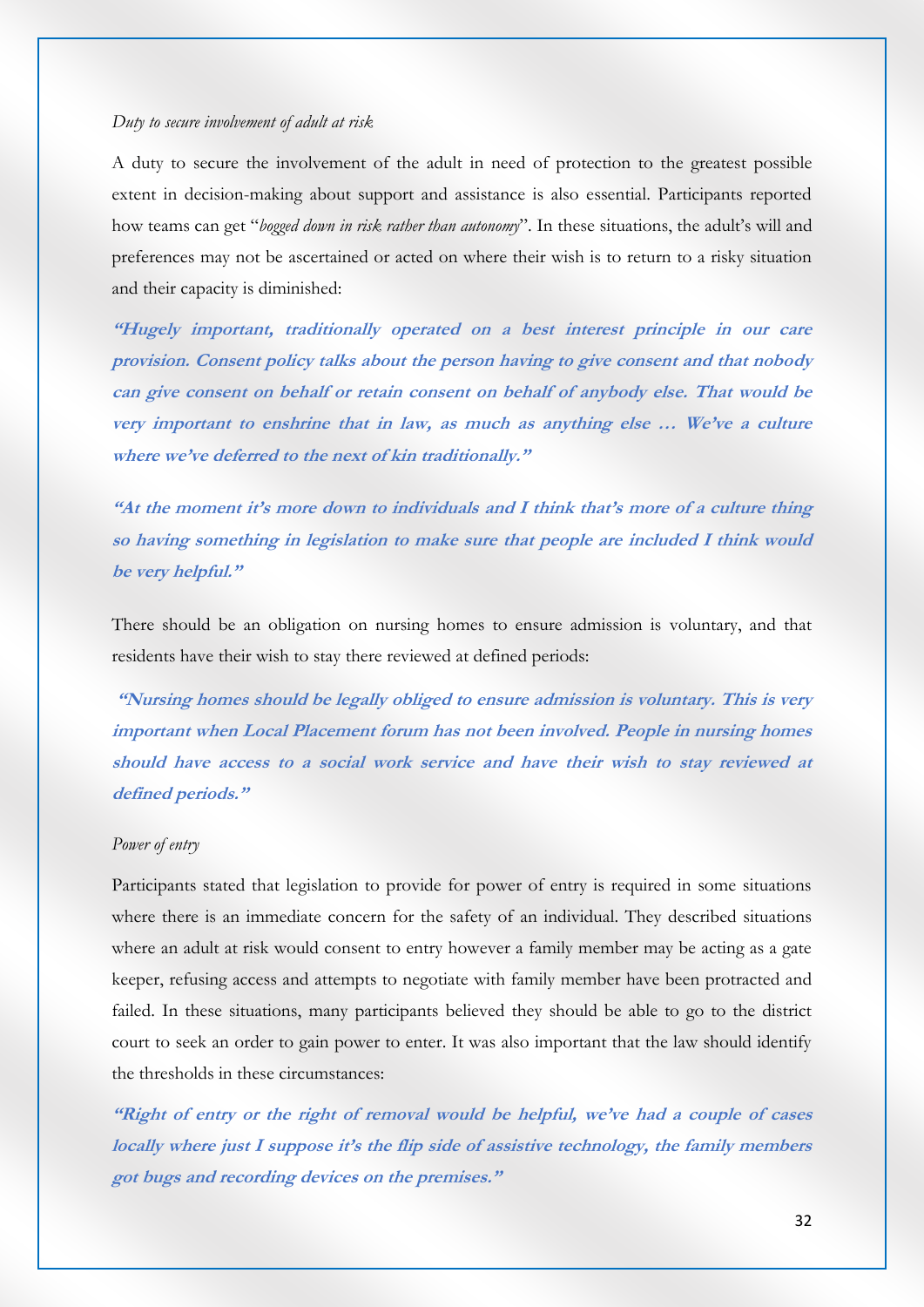Some participants believed that there should be mandated powers to interview the adult at risk in private, particularly in situations of undue influence or coercive control:

**"Either to remove the vulnerable individual or request that person who is causing concern leave the home until you've been able to complete whatever assessment you need to complete, definitely."**

#### *Power to obtain information*

A duty to share information was also recognised as critically important by participants. In light of the difficulties associated with the implementation of the GDPR, legislation is required to ensure that information can be shared appropriately. Under existing legislation, Safeguarding and Protection Teams, other social workers, HIQA, the Gardai and service providers have limited powers to share detailed information such as the name of an alleged perpetrator.

**"Getting information is a big issue…Somebody may be referred to safeguarding but they may already be under mental health team, but it's impossible to get that information. Not always, sometimes if there is good working relationships and you can pick up the phone and check...So, somebody could be presenting and saying that they were being abused but in fact they could have paranoia…It's absurd really, when you're actually trying to assess whether or not somebody needs protection and you don't know what their condition is."**

**"It's so hard to get information relating to person's finances from bank and social welfare particularly in the last year with GDPR. Issues arise when you're trying to access anything and for the most part, we would always try and have the person beside us, like the patient, when we're ringing...And like for the most part that works, they can give their consent over the phone for you to talk about my bank statements or whatever but it does get really complicated when the person isn't in a position to do that. If they don't have capacity (mentally unwell) at that particular time and they're not able to communicate that properly."**

#### *Duty to cooperate*

While participants reported some positive experiences of cooperation between different professionals and agencies, others felt that there were significant barriers and a reluctance by many to cooperate in safeguarding investigations. It was argued therefore that there should be a legislative duty to cooperate: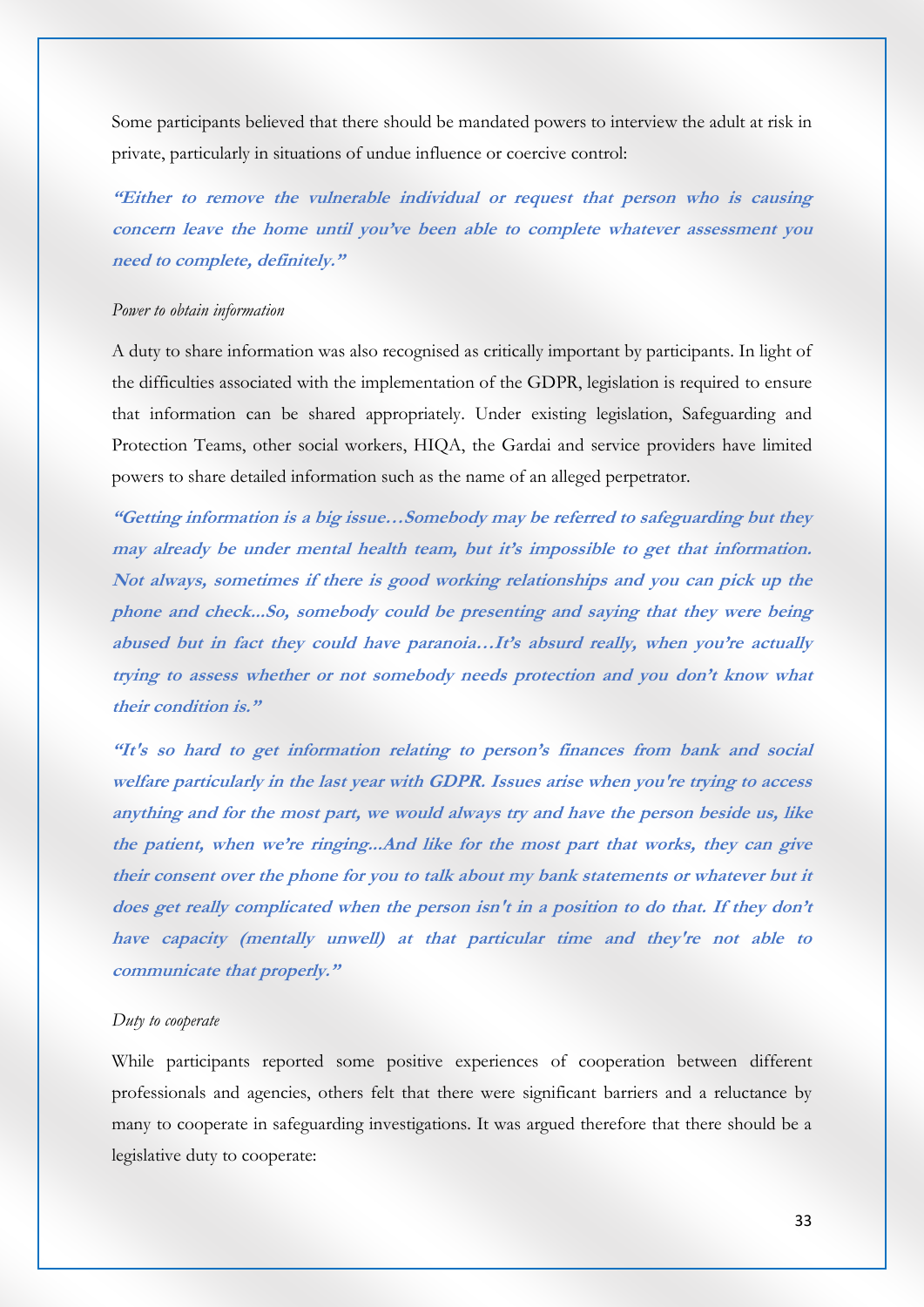**"Definitely think we need that, legislation does change things, if the legislation has a duty to cooperate, to have a safeguarding committee that has a bit of bite, that would be**  much better. I want to sit with the guards and the guards see it as part of their job. I **want to sit with the, the consultant or the mental health team and them understand that safeguarding is as much their business as it is mine. That they can't throw me half the information on something, and I make a miracle happen, that they have to integrate it into what they're doing in their team. And I think legislation would do that."**

**"One of the issues as well is inter-agency cooperation with regards to children coming into adulthood so those people are going to be vulnerable throughout their lives. So that transition from Tusla and say children in care, that have been in care in the past, that there is that handover into adulthood. And I think that needs to be in legislation because Tusla won't cooperate otherwise."**

Participants suggested that a legislative duty to cooperate needs to extend beyond the health and social care sector and the Gardaí, it should also include the Department of Social Protection, financial institutions and local authorities:

**"Services and agencies can opt out, biggest issue at the moment is housing. Huge amounts of people with mental health issues are unable to provide housing from their own means and as a result they end up staying here on the ward because they've nowhere for them to go …. you're totally at the mercy of what's available and the person that you're dealing with. It would be helpful if agencies linked in a bit more… It would be good to have something much more formal like a mechanism that other agencies have to comply or work with us, that might help because sometimes like it does feel like externally you can opt out, and there's very little that we can do then."**

#### *Oversight of private nursing homes and private home care providers*

Participants argued that there is a need for further oversight of nursing homes and private home care providers to ensure care and protection of adults at risk. This would, it was argued, reduce the possibilities of institutional abuse and in particular, neglect of nursing home residents. Residents in private nursing homes should be afforded the same protections as those in HSE funded facilities:

**"We view people in private nursing homes in the same way as people living in the community- the nursing home is their home and they need protected the same way as everyone else however HIQA don't deal with individual cases…."**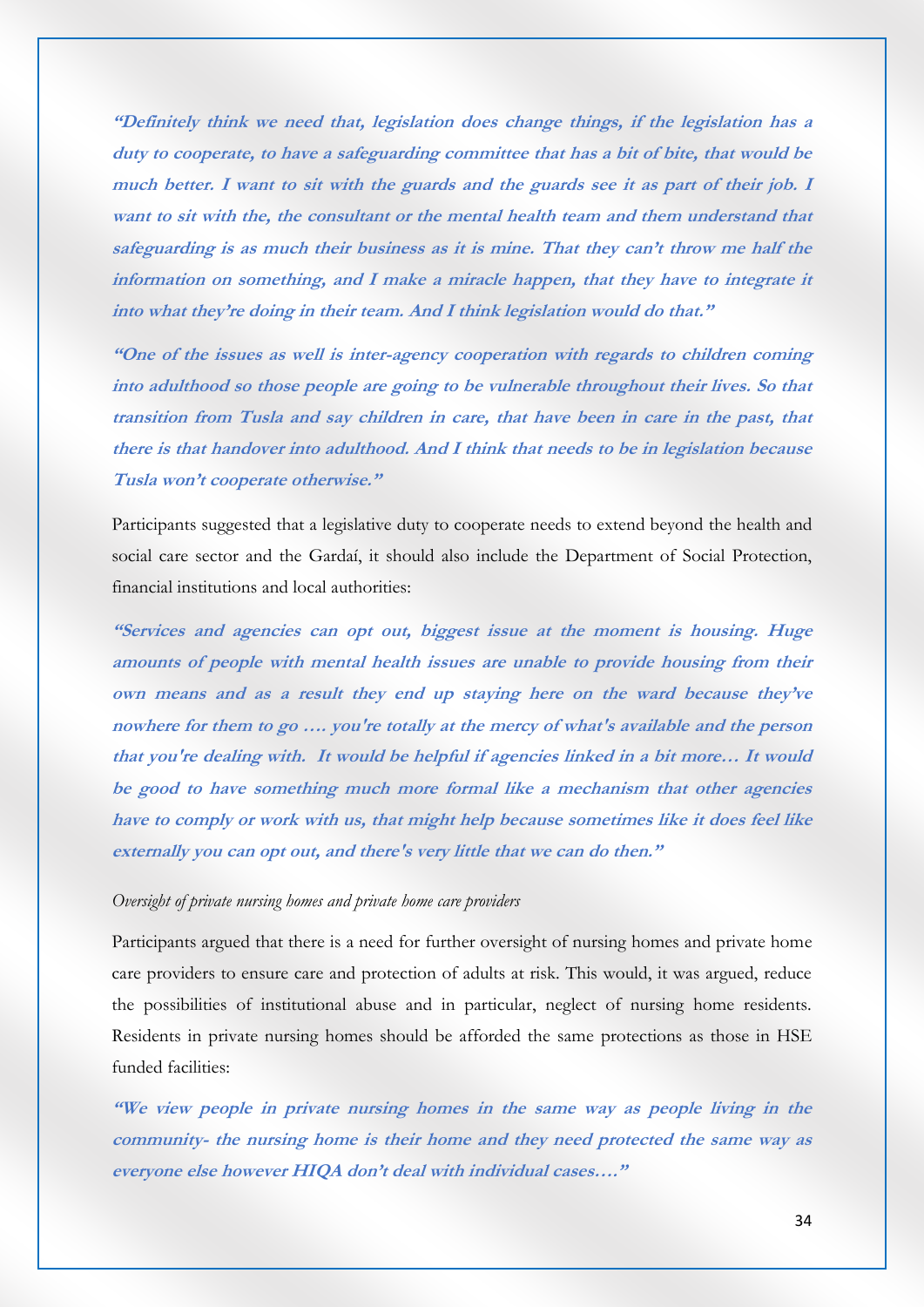There is no legal duty on private nursing homes or residential facilities to cooperate with safeguarding investigations:

**"Some of the private nursing homes are quite good and they will ring us and say listen this, that and the other, they're not duty bound to send in any kind of (report)…. We had an interesting one where they had a system of you know previously good relationship of submitting preliminary screenings, and a lot of that related to where there was peer to peer (abuse). A report had come in then in relation to a staff member, we gave the advice( to the nursing home) as we would do any advice and then based upon that then we received a legal letter from (the nursing home), looking to take our member of staff to court because of the advice that we were giving."**

#### *Procedural due process*

Participants pointed out the need for a reporting and investigation process that protects the rights of both parties in situations of alleged peer to peer abuse. Protection also needs to be put in place for family members supporting an adult at risk with day to day tasks:

**"…It was early days, it was an allegation, it had to be treated seriously and properly but that it was unfair to automatically sort of label this man as a perpetrator and then discriminate against him and potentially affect (his future), before any investigation had even taken place… we felt it was quite premature but because we didn't have anything to I suppose help with, anything formal to guide with that it meant that, you know, that his view wasn't taken on board …we had nothing to go back and say to the people who were arguing that he needed to be reported, we had nothing to go back and say no we don't. So, I think something around, you know, the limits of reporting."**